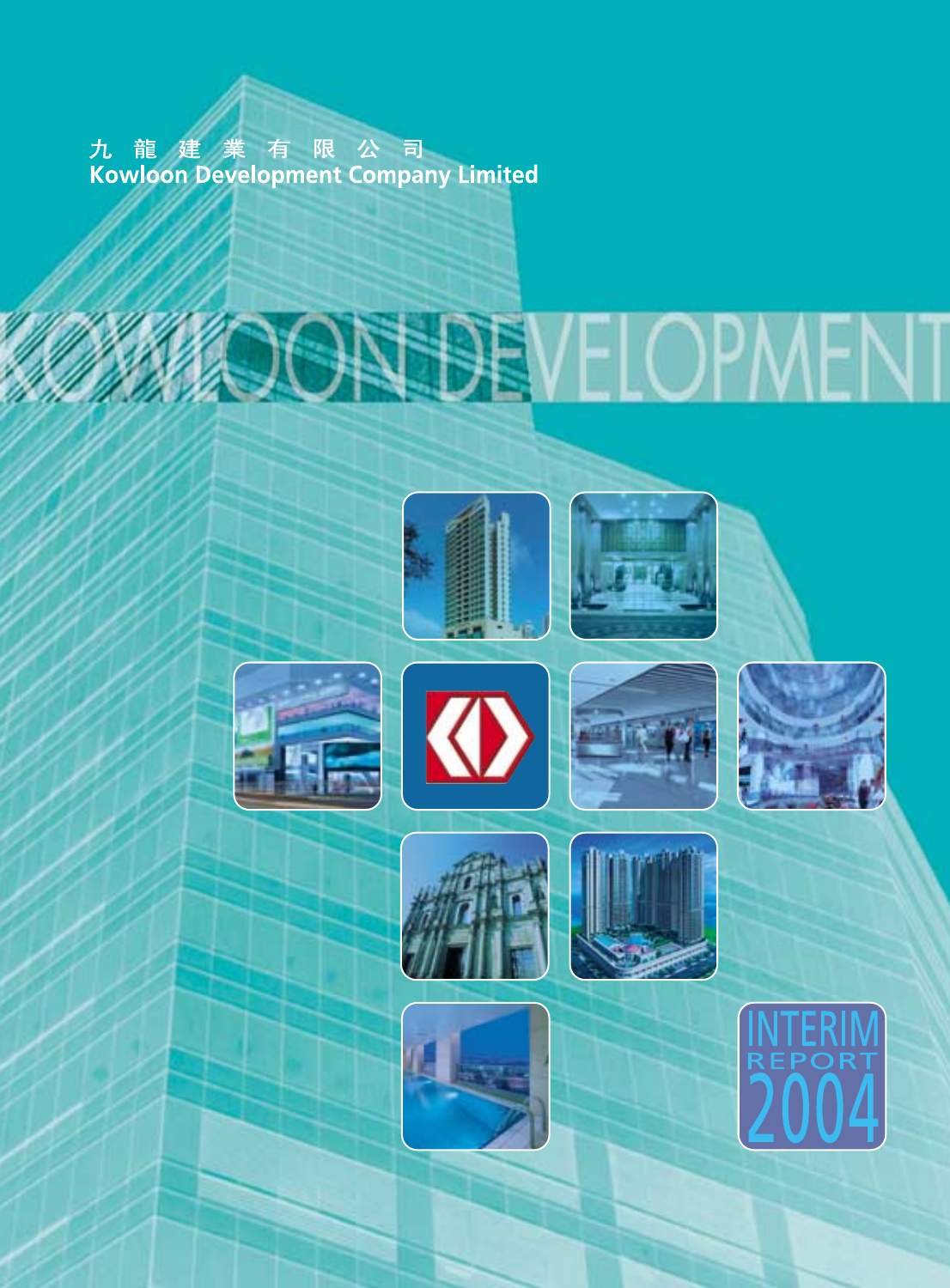

#### **CONTENTS**

- 1 FINANCIAL HIGHLIGHTS
- 2 CHAIRMAN'S STATEMENT
- 5 FINANCIAL REVIEW
- 7 CONSOLIDATED INCOME STATEMENT
- 8 CONSOLIDATED BALANCE SHEET
- 10 CONSOLIDATED STATEMENT OF CHANGES IN EQUITY
- 11 CONDENSED CONSOLIDATED CASH FLOW STATEMENT
- 12 NOTES ON THE UNAUDITED INTERIM FINANCIAL REPORT
- 24 INDEPENDENT REVIEW REPORT OF THE AUDITORS
- 25 OTHER INFORMATION
- 28 CORPORATE INFORMATION



#### Cover Photos:

- 1 Padek Palace in Prince Edward Road West, Kowloon
- 2 The exquisitely designed entrance lobby of Padek Palace
- 3 Computer rendering image of Pioneer Centre after the planned renovation
- 4 A new image for the 3/F, Pioneer Centre shopping mall
- 5 The Atrium on G/F of Pioneer Centre will have a fresh outlook after renovation
- 6 The remains of the Church of St. Paul in Macau
- 7 La Baie Du Noble, a luxury coast-front property development in Macau 8 The swimming pool in the deluxe clubhouse of Padek Palace

Background is Pioneer Centre in Mongkok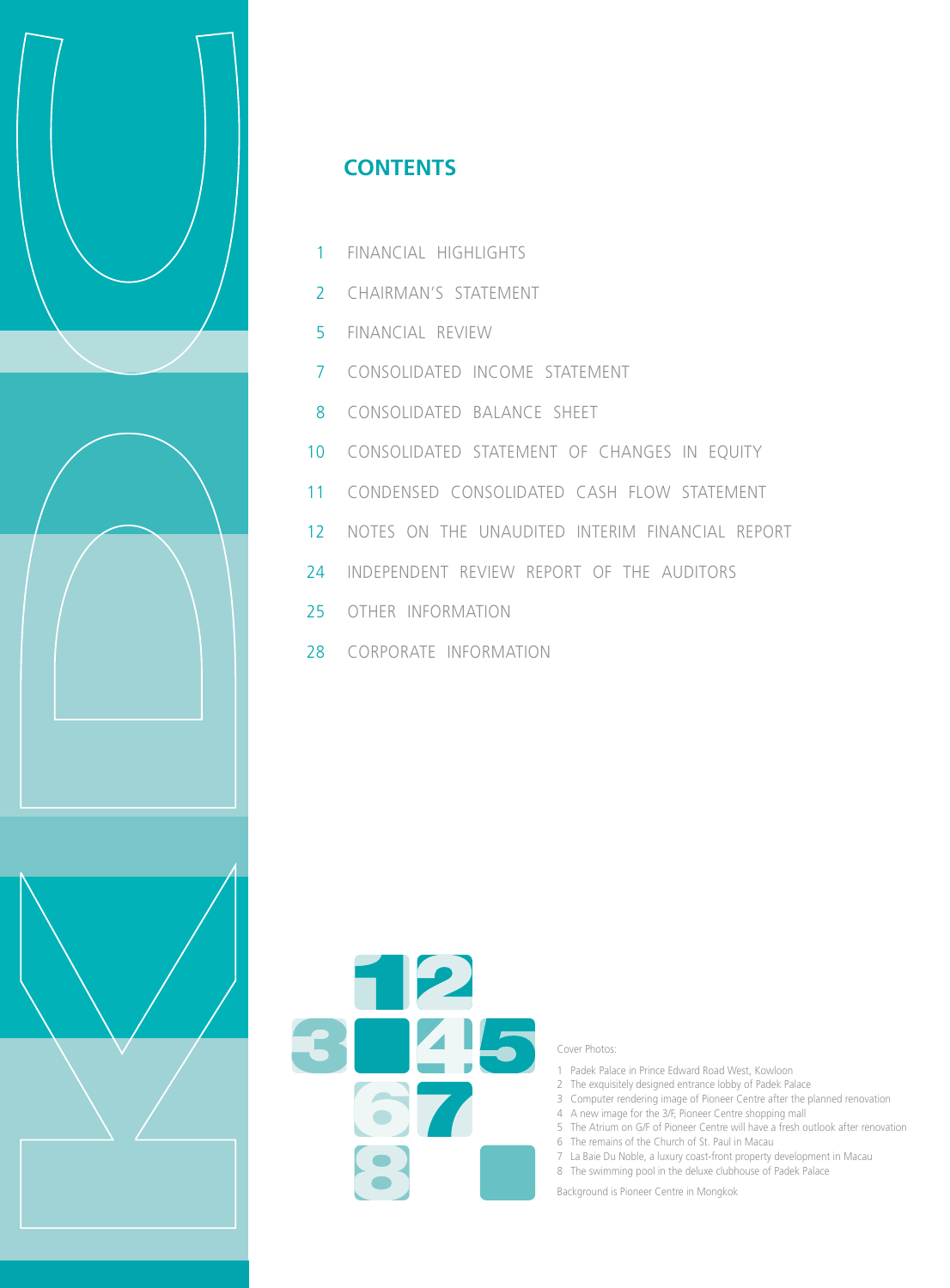#### FINANCIAL HIGHLIGHTS

|                                     |          | Half-year to                          |        |
|-------------------------------------|----------|---------------------------------------|--------|
|                                     | HK\$'000 | 30 June 2004 30 June 2003<br>HK\$'000 | Change |
| Turnover                            | 381,917  | 241,913                               | $+58%$ |
| Profit from operations              | 140,710  | 98,897                                |        |
| Profit before taxation              | 141,414  | 98,172                                |        |
| Profit attributable to shareholders | 119,625  | 82,233                                | $+45%$ |
| Interim dividend                    | 39,674   | 29,026                                |        |
| Earnings per share (HK cents)*      | 21.4     | 17.0                                  | $+26%$ |
| Dividend per share (HK cents)       | 7.0      | 6.0                                   |        |
| Gearing ratio                       | 58%      | 71%                                   |        |
| Shares in issue (million)           | 567      | 484                                   |        |

*\* Earnings per share (EPS) as at 30 June 2004 reflected the placement of 83 million new shares issued in January 2004; otherwise EPS would have amounted to 24.7 HK cents or a 45% increase compared with the corresponding period last year.*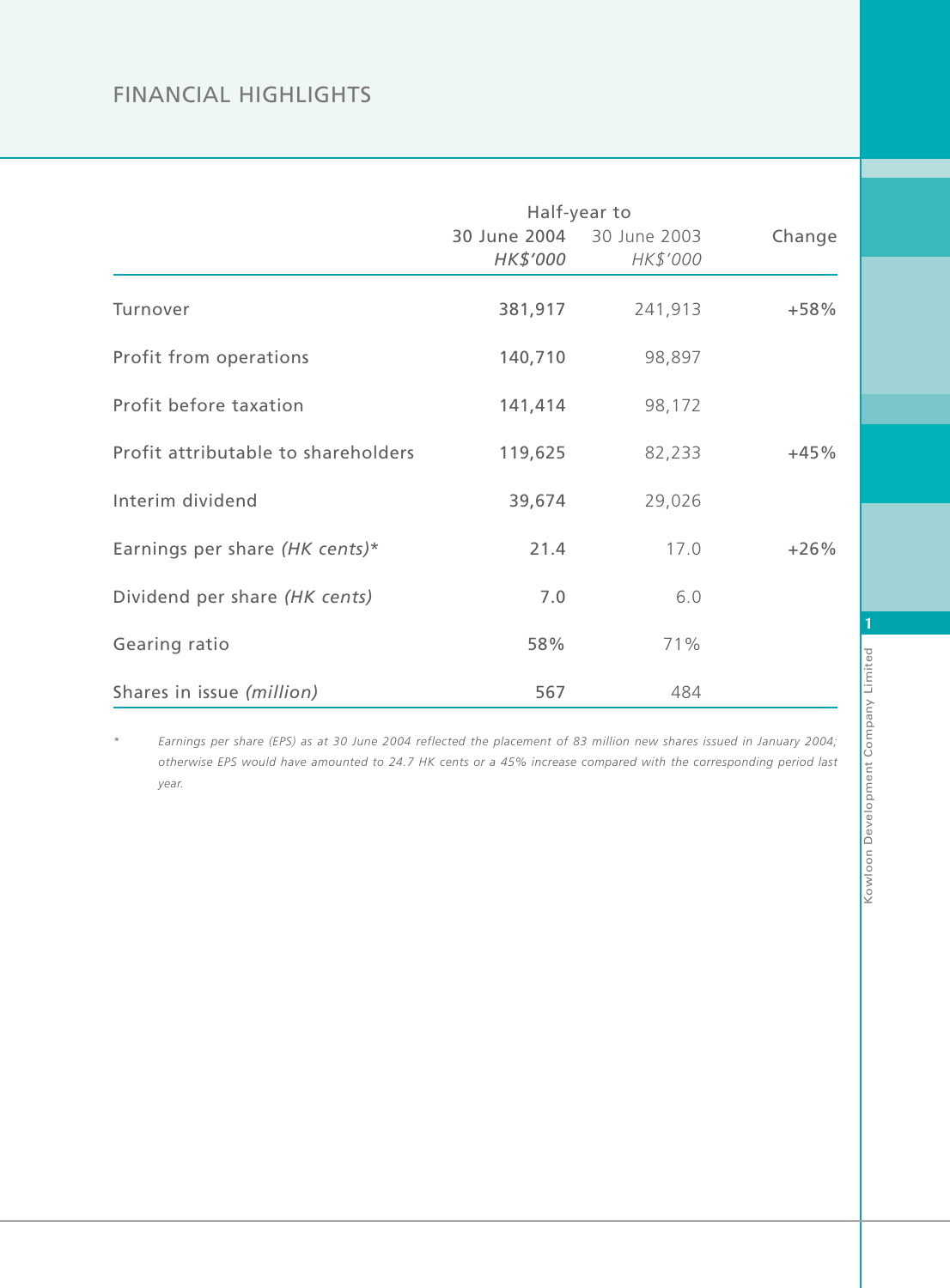#### CHAIRMAN'S STATEMENT

#### **Interim Results and Dividend**

The Group's profit attributable to shareholders for the first half of 2004 increased by HK\$37 million to HK\$120 million, an increase of 45% over the comparable period last year.

The Board of Directors has declared an interim dividend of 7 HK cents per share compared with 6 HK cents in the first half of 2003. Total interim dividend amounts to HK\$40 million, an increase of 37% compared with last year, and reflects the placement of 83 million new shares issued in January this year. The dividend will be payable on 29 October 2004 to shareholders registered as at 21 October 2004.

#### **Business Review**

The Hong Kong economy has benefited considerably from the cyclical upturn globally and the influx of visitors from the Mainland, with the local economy expanding over 9% in the first half of the year. Indeed, the local economic recovery seems to be reasonably broad-based and these favourable economic conditions have significantly supported our core property business during the period. The Group's gross turnover for the first half year rose 58% to HK\$382 million compared with the same period last year.

In January, the Group raised HK\$569 million by issuing 83 million new shares. This was intended to facilitate a rapid yet solid future expansion for the Group and hence maximize returns for shareholders.

#### Property Sales

With market sentiment improving considerably, the Group's property sales turnover amounted to HK\$158 million in the first half of the year, compared with HK\$1.7 million in the same period last year. A significant portion of income was generated from the sales of residential units of La Maison Du Nord at 12 North Street, Kennedy Town, where all 75 units were sold by the end of March.

#### Property Development

In January, we acquired an 80% interest in La Baie Du Noble in Macau, an important commercial and residential property development project. This acquisition represents a significant first step for us to establish our business presence in Macau, where we believe the economy will sustain a high rate of growth in the next few years. The pre-sale result of this property project has been encouraging and will likely contribute a positive cash flow to the Group shortly. The whole construction work is expected to be completed in the second half of next year.

In Hong Kong, construction of the residential property Padek Palace at 377 Prince Edward Road West was completed in the first half of the year. The interior decoration of show flats and the clubhouse is expected to be completed soon after which the property will be ready for public sale.

**2**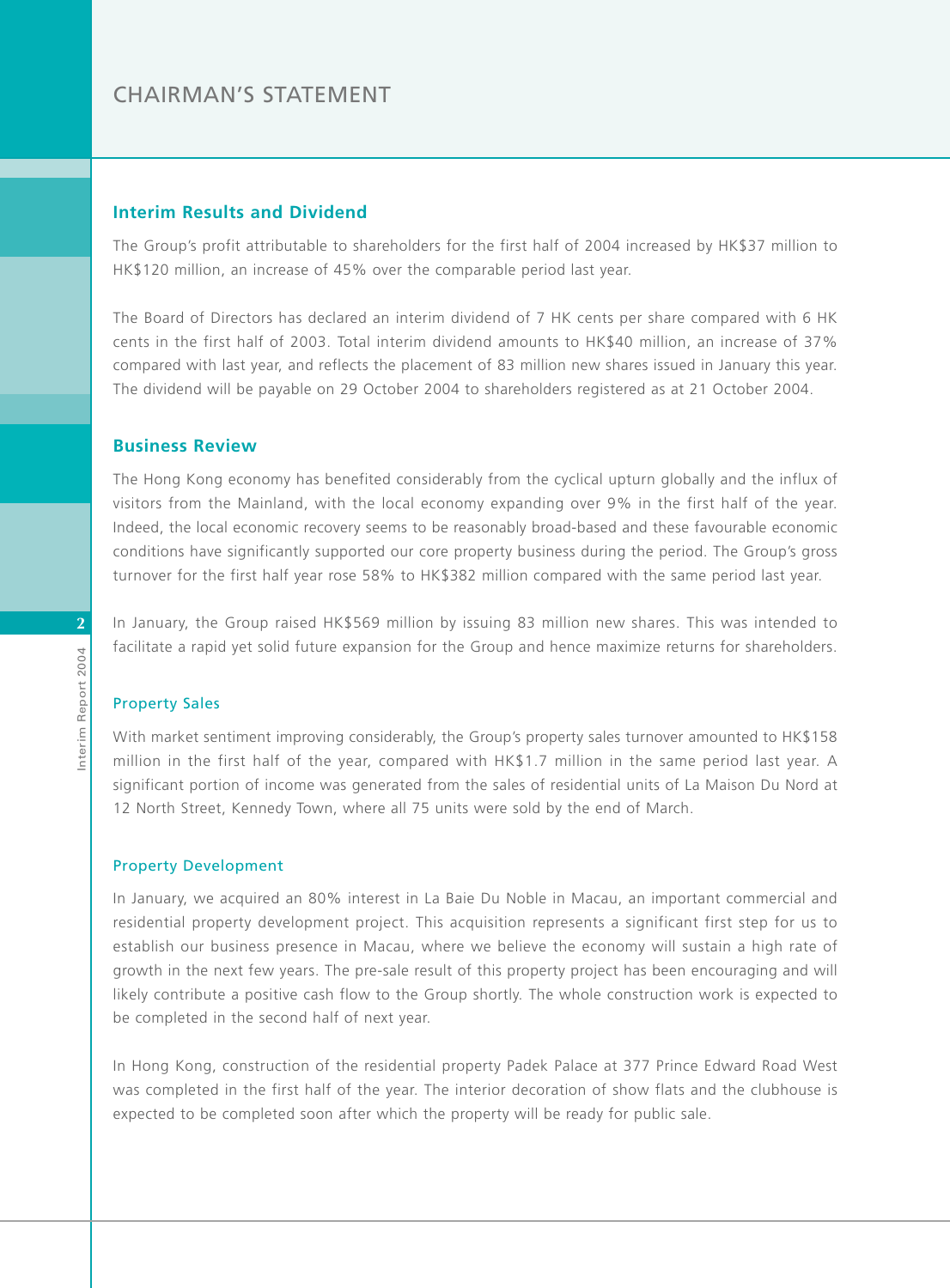#### *Property development project completed*

|                                 |             |                  | Attributable   |
|---------------------------------|-------------|------------------|----------------|
|                                 |             | Group's          | Gross Floor    |
| Location                        | Usage       | Interest $(\% )$ | Area (sq. ft.) |
| Padek Palace                    | Residential | 100              | 54,896         |
| No. 377 Prince Edward Road West |             |                  |                |
| Kowloon City                    |             |                  |                |
| Kowloon                         |             |                  |                |

We will continue to procure new property development projects; and the status of the Group's projects in progress is shown below.

#### *Property development projects in progress*

|                        |                 |                  | Attributable   |                   | Expected      |
|------------------------|-----------------|------------------|----------------|-------------------|---------------|
|                        |                 | Group's          | Gross Floor    |                   | Date of       |
| Location               | Usage           | Interest $(\% )$ | Area (sq. ft.) | <b>Status</b>     | Completion    |
| Macau                  |                 |                  |                |                   |               |
| La Baie Du Noble       | Commercial      | 80               | 1,280,000      | Superstructure    | 2nd half 2005 |
| Lote S                 | and Residential |                  |                | works in progress |               |
| Novos Aterros da Areia |                 |                  |                |                   |               |
| Preta                  |                 |                  |                |                   |               |
| Macau                  |                 |                  |                |                   |               |
| Hong Kong              |                 |                  |                |                   |               |
| Nos. 31 & 31A-G        | Residential     | 100              | 128,084        | Superstructure    | 1st half 2006 |
| Robinson Road          |                 |                  |                | works in progress |               |
| Mid-Levels             |                 |                  |                |                   |               |
| Hong Kong              |                 |                  |                |                   |               |
| No. 33                 | Residential     | Joint Venture    | 78,372         | Foundation works  | 1st half 2006 |
| Ka Wai Man Road        |                 | with Urban       |                | completed         |               |
| Kennedy Town           |                 | Renewal          |                |                   |               |
| Hong Kong              |                 | Authority        |                |                   |               |
| No. 35                 | Commercial      | 100              | 2,101,428      | Site formation    | 2007/08       |
| Clear Water Bay Road   | and Residential |                  |                | will start before |               |
| Ngau Chi Wan           |                 |                  |                | end of 2004       |               |
| Kowloon                |                 |                  |                |                   |               |
|                        |                 |                  | 3,587,884      |                   |               |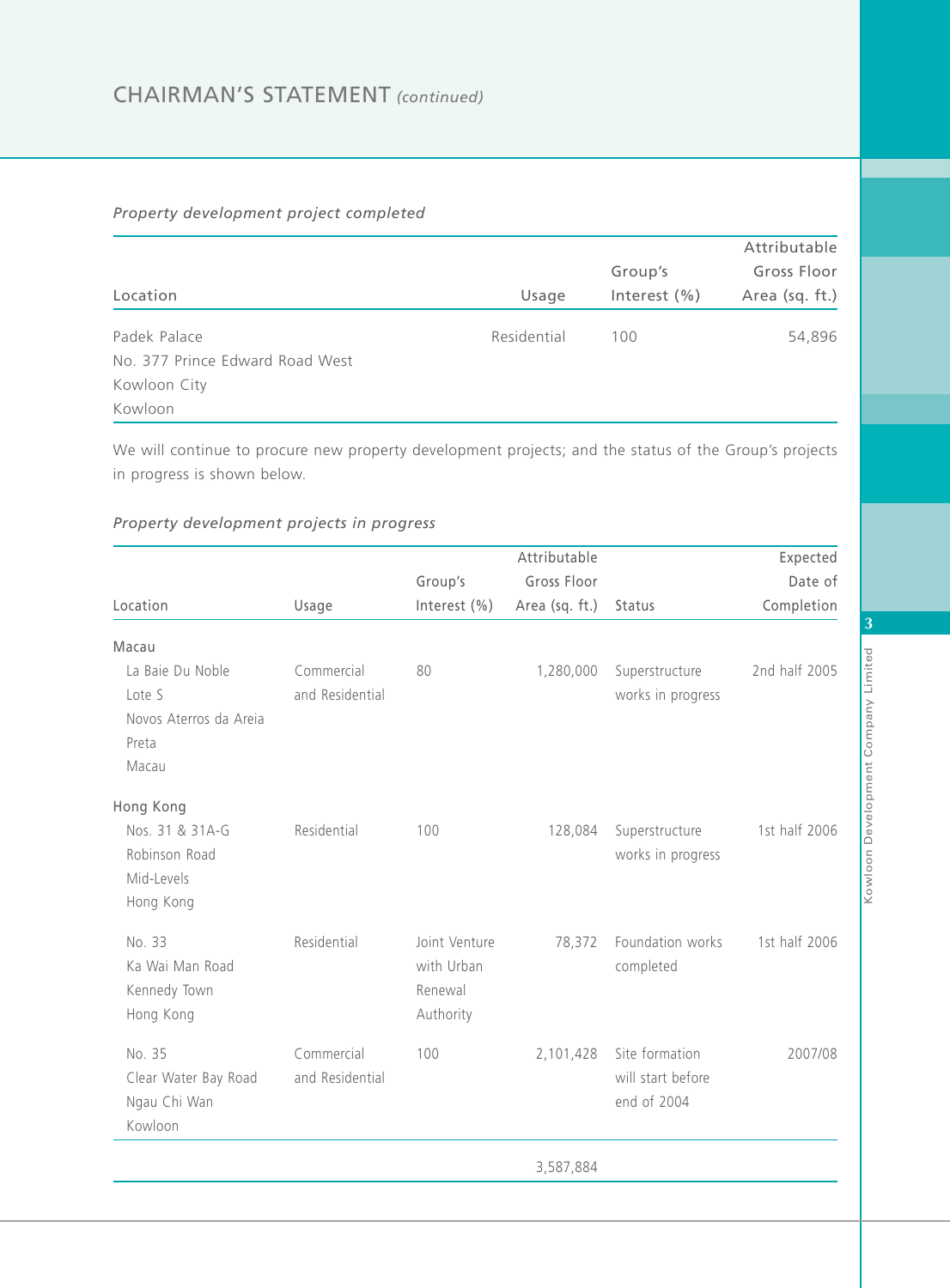#### Property Investment

In the first half of the year, we acquired two commercial properties in Tsim Sha Tsui East, the Second Floor of the commercial podium of New Mandarin Plaza and all the shop spaces and 10 car parking spaces on the Basement Floor of Peninsula Centre, which have been added to our property investment portfolio to generate further rental income for the Group.

The Group's gross rental income generated by the property investment portfolio, which comprises of mainly retail shopping malls and commercial offices properties, recorded a small decline of 3.6% in the first half to HK\$90 million compared with the same period in 2003. This was principally due to the renewal of the lease of a substantial amount of office space in the third quarter last year when office rents in Hong Kong had not recovered from their historic lows after SARS. However, the average occupancy rate of our property investment portfolio improved and remained high at 95%. With the local economy heading for a more sustainable recovery and overall market sentiment clearly improving, both office and retail rental yields have generally improved for new leases and renewals. In addition, we will continue to enhance the value of our property investment portfolio to further improve the Group's gross rental income.

#### Property Management

The Group's property management business continued to expand in the first half of the year, with the size of the portfolio managed increasing to approximately 1 million sq. ft. While the property management business generates relatively insignificant income to the Group, our main objective is to provide quality management services to our own property projects.

#### Other Businesses

The performance of the Group's other businesses, mainly including money-lending and film distribution, was satisfactory in the first half of the year, with operating profit rising 54% to HK\$6.7 million compared to the corresponding period last year.

#### **Outlook**

We are actively looking for profitable property investment and development opportunities in Hong Kong and Macau. Given the possibility of interest rate increases in the year ahead, we will be proactive but prudent in our decision-making.

**Or Wai Sheun** *Chairman*

Hong Kong, 10 September 2004

**4**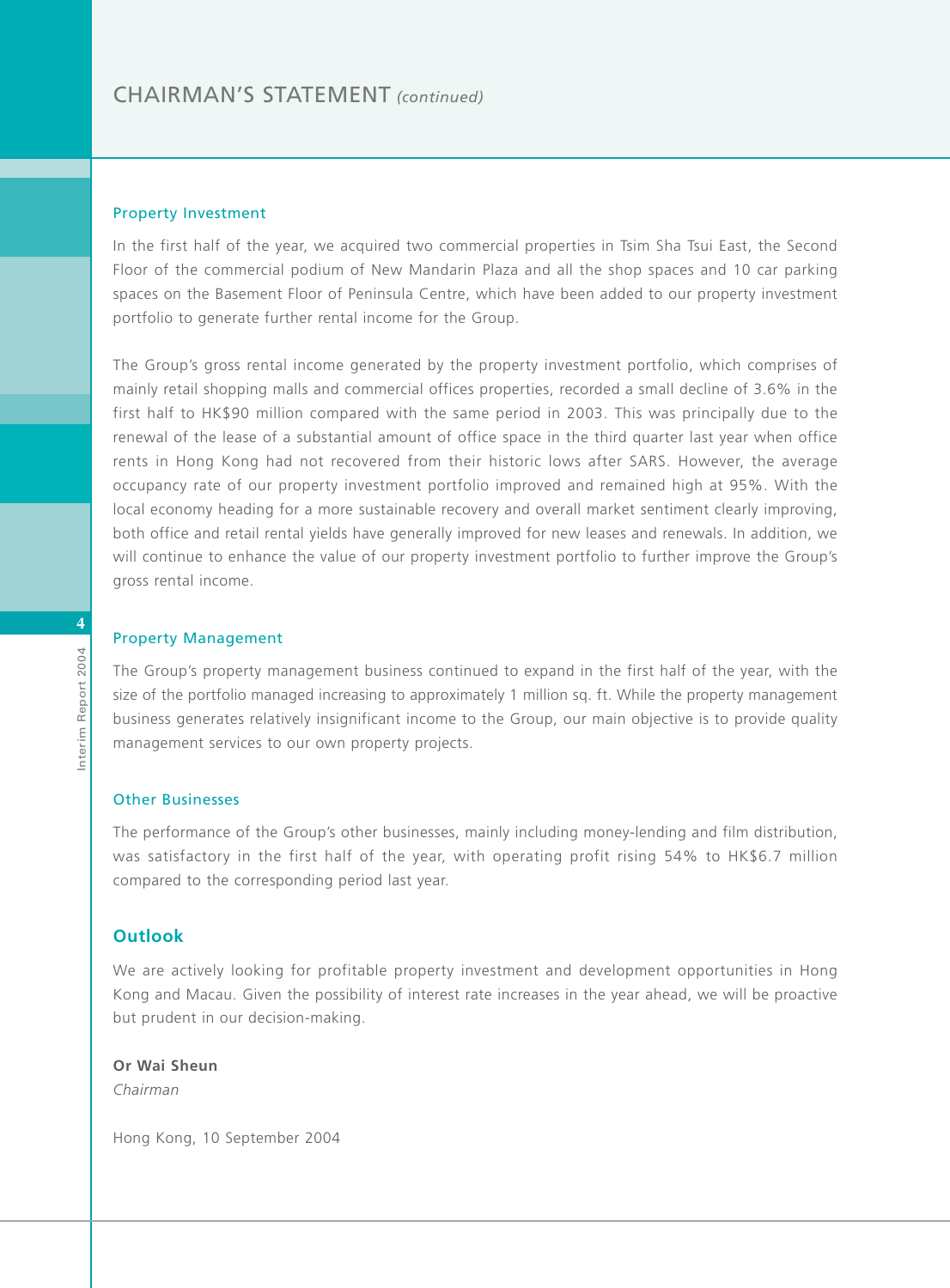#### **Financial Resources and Borrowings**

The total bank borrowings of the Group as at 30 June 2004 amounted to HK\$2,256 million representing an increase of HK\$47 million from 31 December 2003. During the period under review, the Group raised HK\$569 million from the issue of 83 million new shares. Part of the proceeds were utilized in financing the HK\$400 million acquisition of the 80% interest in La Baie Du Noble, Macau, the balance of the acquisition costs being financed by bank borrowings and advances from the Company's controlling shareholder, Polytec Holdings International Limited. The loan from Polytec Holdings International Limited was HK\$109 million as at 30 June 2004. In the first half of 2004, the Group generated a total cash inflow of more than HK\$100 million from the sale of development properties. On the other hand, HK\$152 million was used to acquire two investment properties in Tsim Sha Tsui East. The gearing ratio, calculated on the basis of net bank borrowings to shareholders' equity, standing at 71% as at 30 June 2003 was reduced to 67% as at 31 December 2003 and further improved to 58% by 30 June 2004.

All banking facilities are arranged on a floating rate basis. The Group did not enter into any interest rate swap arrangement during the period under review. Management will monitor the market and interest exposure of the Group closely and consider hedging when appropriate.

With committed undrawn financing facilities in place, recurrent rental income from investment properties and cash inflow from property sales in Hong Kong and Macau, the Group has sufficient funds to satisfy its capital commitments and working capital requirements in the current financial year.

The Group has little exposure to currency risk as most of the Group's operations are in Hong Kong and transactions are denominated in local currency.

#### **Finance and Investments**

As at 30 June 2004, the Group had invested a total of HK\$564 million, including HK\$52 million in equity-linked notes, HK\$115 million in marketable securities and HK\$390 million in a ten year note with triple A rating.

The finance and investment activities contributed an operating profit of HK\$19 million for the period under review, slightly better than that of the same period last year. The Group has been able to maintain a stable profit from financial investments and management will persist in its conservative approach in managing available funds.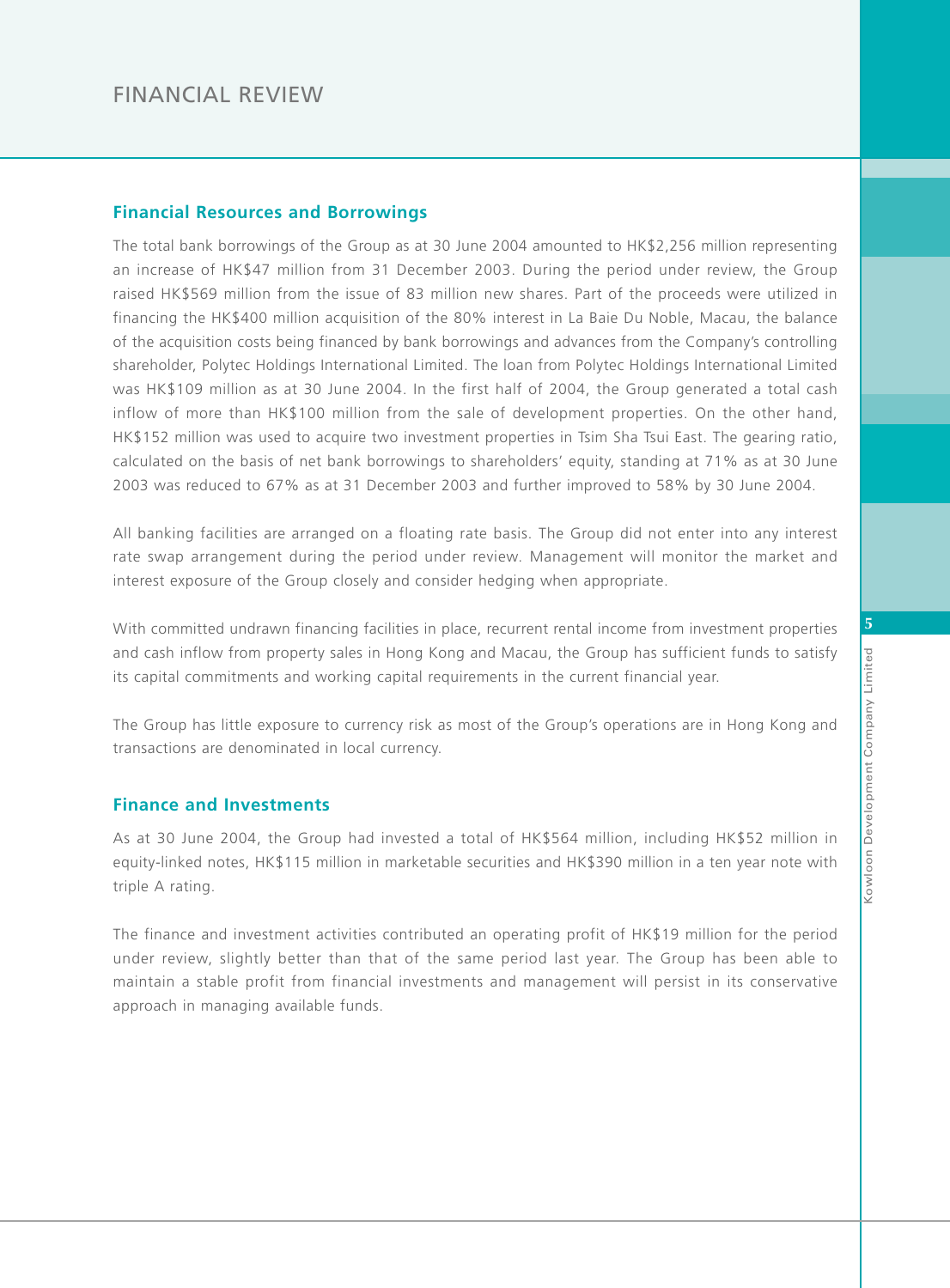#### FINANCIAL REVIEW *(continued)*

#### **Commitments**

As at 30 June 2004, the Group had contracted commitments of HK\$230 million for financial investments and another HK\$83 million for properties.

Commitments authorized but not contracted for related to properties under development amounted to HK\$209 million.

#### **Contingent Liabilities and Pledge of Assets**

The Group has given guarantees in the amount of HK\$7 million to an insurance company in respect of performance bonds entered into by the associated companies engaged in property management services.

As at 30 June 2004, properties and securities of the Group with an aggregate carrying value of HK\$4,133 million and time deposits of HK\$9.4 million were pledged to banks to secure credit facilities or as margin for financial investments.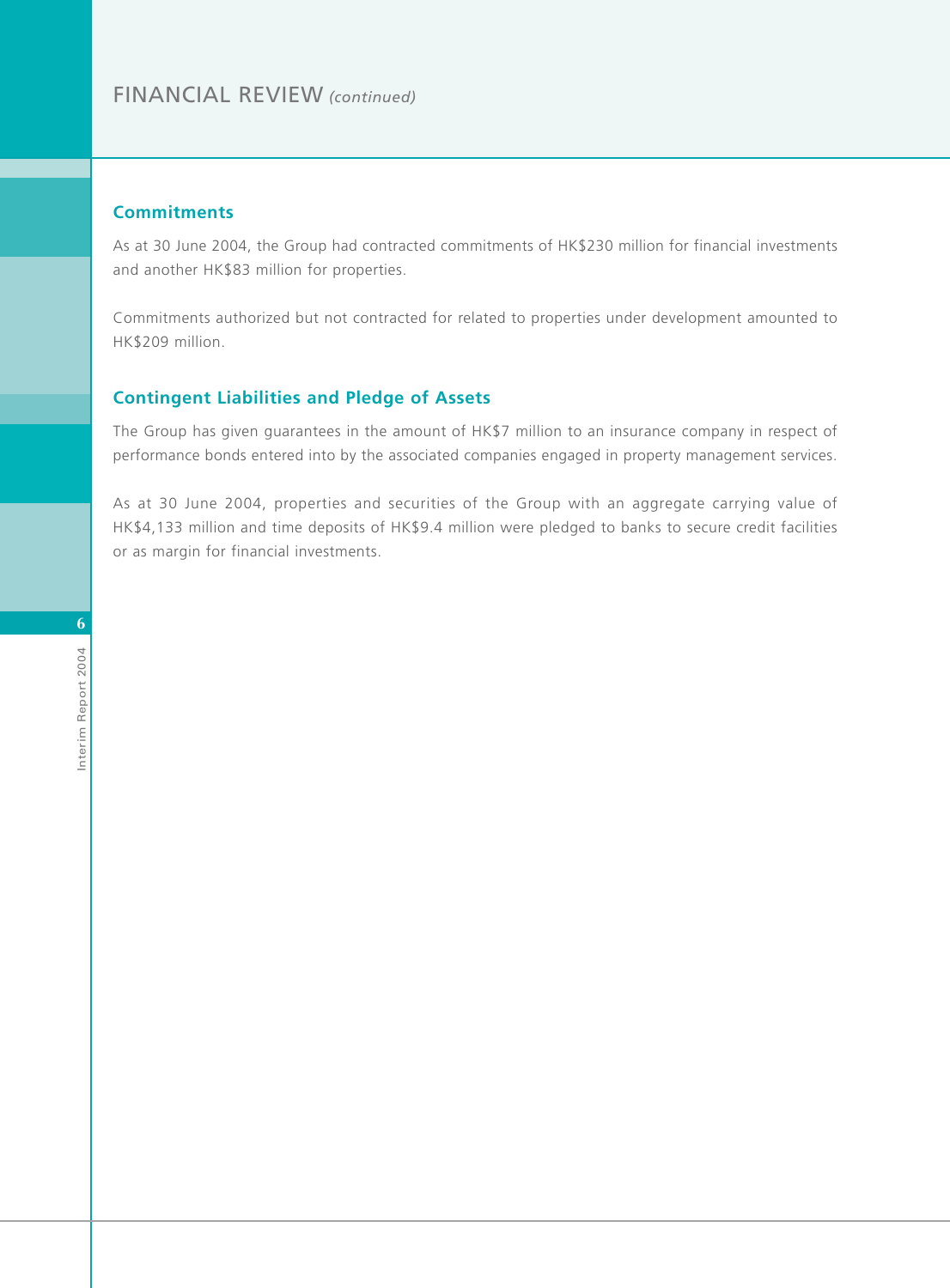## CONSOLIDATED INCOME STATEMENT *(Expressed in Hong Kong dollars)*

|                                     |                            | Six months ended 30 June |             |
|-------------------------------------|----------------------------|--------------------------|-------------|
|                                     |                            | 2004                     | 2003        |
|                                     |                            | (Unaudited)              | (Unaudited) |
|                                     | Note                       | \$'000                   | \$'000      |
| Turnover                            | $\overline{2}$             | 381,917                  | 241,913     |
| Other revenue                       |                            | 1,006                    | 2,951       |
| Depreciation                        |                            | (222)                    | (300)       |
| Staff costs                         |                            | (15, 498)                | (14, 841)   |
| Cost of inventories                 |                            | (191, 661)               | (117, 913)  |
| Other operating expenses            |                            | (34, 832)                | (12, 913)   |
| Profit from operations              |                            | 140,710                  | 98,897      |
| Finance costs                       | 3(a)                       | (5, 590)                 | (5,083)     |
| Share of profits less losses of     |                            |                          |             |
| associated companies                |                            | 6,294                    | 1,959       |
| Profit on disposal of investment    |                            |                          |             |
| in securities                       |                            |                          | 2,399       |
| Profit before taxation              | 3                          | 141,414                  | 98,172      |
| Income tax                          | $\ensuremath{\mathcal{A}}$ | (21, 748)                | (15, 962)   |
| Profit after taxation               |                            | 119,666                  | 82,210      |
| Minority interests                  |                            | (41)                     | 23          |
| Profit attributable to shareholders |                            | 119,625                  | 82,233      |
| Interim dividend                    | 5(a)                       | 39,674                   | 29,026      |
| Earnings per share                  | 6                          | 21.4 cents               | 17.0 cents  |
| Dividend per share                  | 5(a)                       | 7.0 cents                | 6.0 cents   |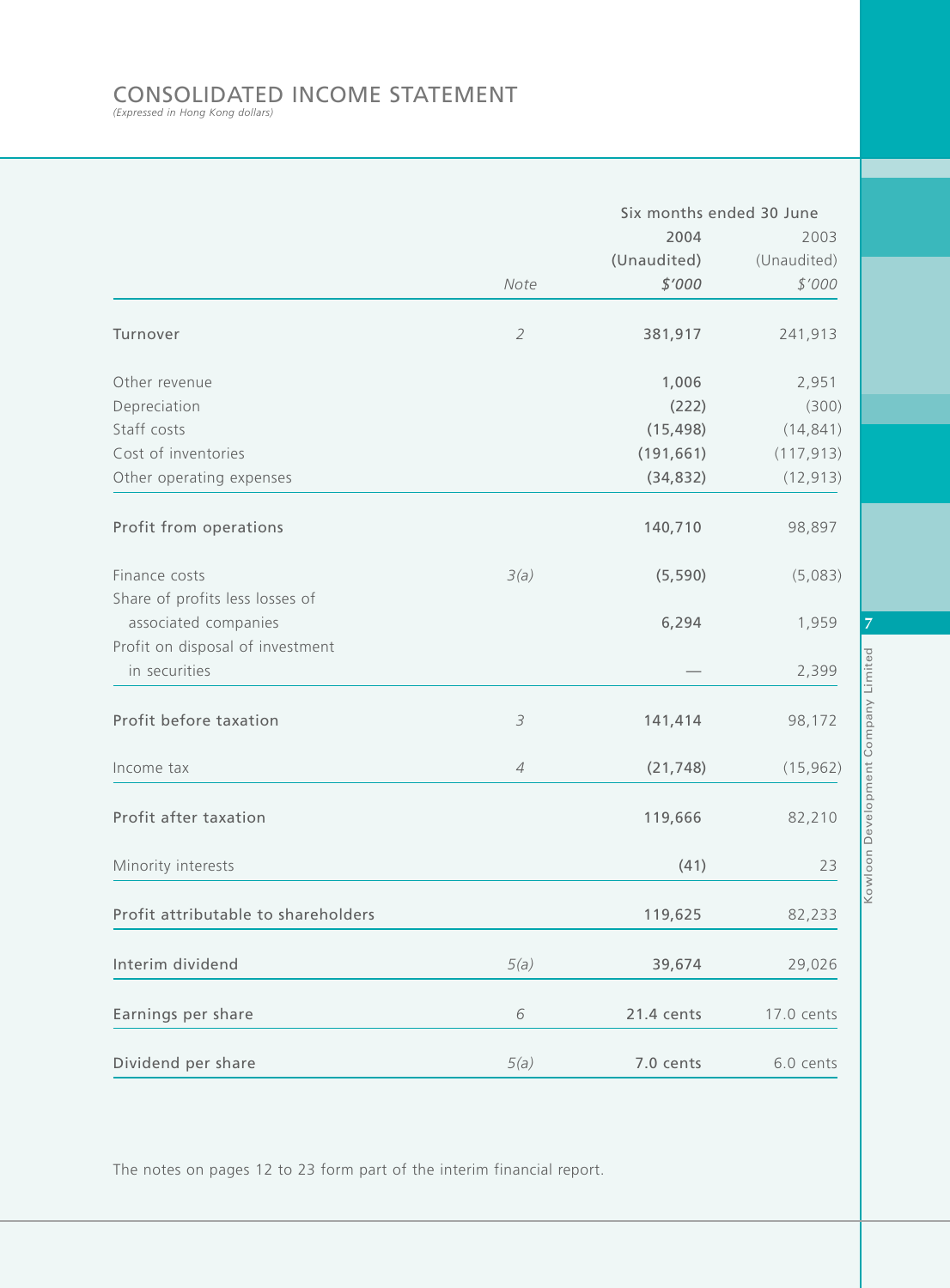## CONSOLIDATED BALANCE SHEET *(Expressed in Hong Kong dollars)*

|                                       |               |           | At 30 June<br>2004    |           | At 31 December<br>2003 |
|---------------------------------------|---------------|-----------|-----------------------|-----------|------------------------|
|                                       | Note          |           | (Unaudited)<br>\$'000 |           | (Audited)<br>\$'000    |
|                                       |               |           |                       |           |                        |
| Non-current assets                    |               |           |                       |           |                        |
| Fixed assets                          | 8             |           | 3,223,889             |           | 3,019,710              |
| Land held for future development      |               |           | 10,216                |           | 10,216                 |
| Land and development rights           | $\mathcal{G}$ |           | 1,239,228             |           | 1,230,418              |
| Interest in associated companies      |               |           | 38,650                |           | 32,674                 |
| Investments in securities             | 11            |           | 396,698               |           | 394,872                |
| Loans and advances                    |               |           | 60,317                |           | 56,239                 |
| Deferred tax assets                   |               |           | 1,376                 |           | 1,864                  |
|                                       |               |           | 4,970,374             |           | 4,745,993              |
| <b>Current assets</b>                 |               |           |                       |           |                        |
| Interest in property developments     | 12            | 400,000   |                       |           |                        |
| Stock of properties                   | 13            | 834,178   |                       | 899,772   |                        |
| Trade and other receivables           | 14            | 117,554   |                       | 62,184    |                        |
| Loans and advances                    |               | 109,570   |                       | 104,828   |                        |
| Investments in securities             |               | 167,276   |                       | 63,644    |                        |
| Time deposits (pledged)               |               | 9,402     |                       | 5,719     |                        |
| Cash and cash equivalents             |               | 5,896     |                       | 8,889     |                        |
|                                       |               | 1,643,876 |                       | 1,145,036 |                        |
| <b>Current liabilities</b>            |               |           |                       |           |                        |
| Trade and other payables              | 15            | 246,267   |                       | 285,857   |                        |
| <b>Bank loans</b>                     |               | 775,024   |                       | 370,000   |                        |
| Current taxation                      |               | 26,790    |                       | 13,006    |                        |
|                                       |               | 1,048,081 |                       | 668,863   |                        |
| Net current assets                    |               |           | 595,795               |           | 476,173                |
| Total assets less current liabilities |               |           | 5,566,169             |           | 5,222,166              |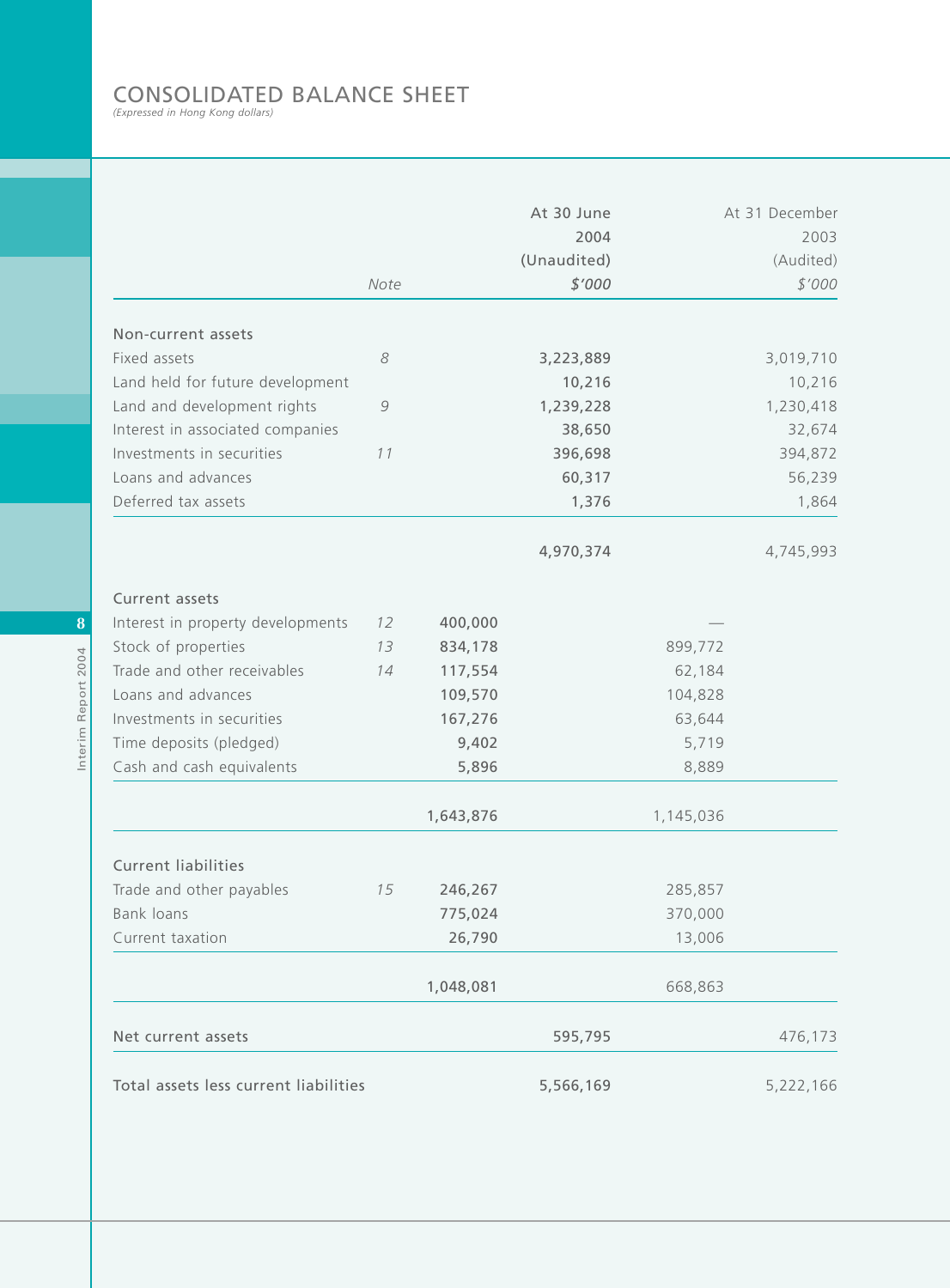### CONSOLIDATED BALANCE SHEET *(continued) (Expressed in Hong Kong dollars)*

|                          |      |           | At 30 June  |           | At 31 December |
|--------------------------|------|-----------|-------------|-----------|----------------|
|                          |      |           | 2004        |           | 2003           |
|                          |      |           | (Unaudited) |           | (Audited)      |
|                          | Note |           | \$'000      |           | \$'000         |
| Non-current liabilities  |      |           |             |           |                |
| Loan from ultimate       |      |           |             |           |                |
| holding company          | 16   | 108,991   |             |           |                |
| <b>Bank loans</b>        |      | 1,480,594 |             | 1,838,989 |                |
| Other payables           |      | 73,603    |             | 73,603    |                |
| Deferred tax liabilities |      | 22,968    |             | 21,325    |                |
|                          |      |           | 1,686,156   |           | 1,933,917      |
| Minority interests       |      |           | 1,517       |           | 1,476          |
| Net assets               |      |           | 3,878,496   |           | 3,286,773      |
| Capital and reserves     |      |           |             |           |                |
| Share capital            | 17   |           | 56,677      |           | 48,377         |
| Reserves                 | 18   |           | 3,821,819   |           | 3,238,396      |
|                          |      |           | 3,878,496   |           | 3,286,773      |

Approved and authorized for issue by the board of directors on 10 September 2004.

**9**Kowloon Development Company Limited Kowloon Development Company Limited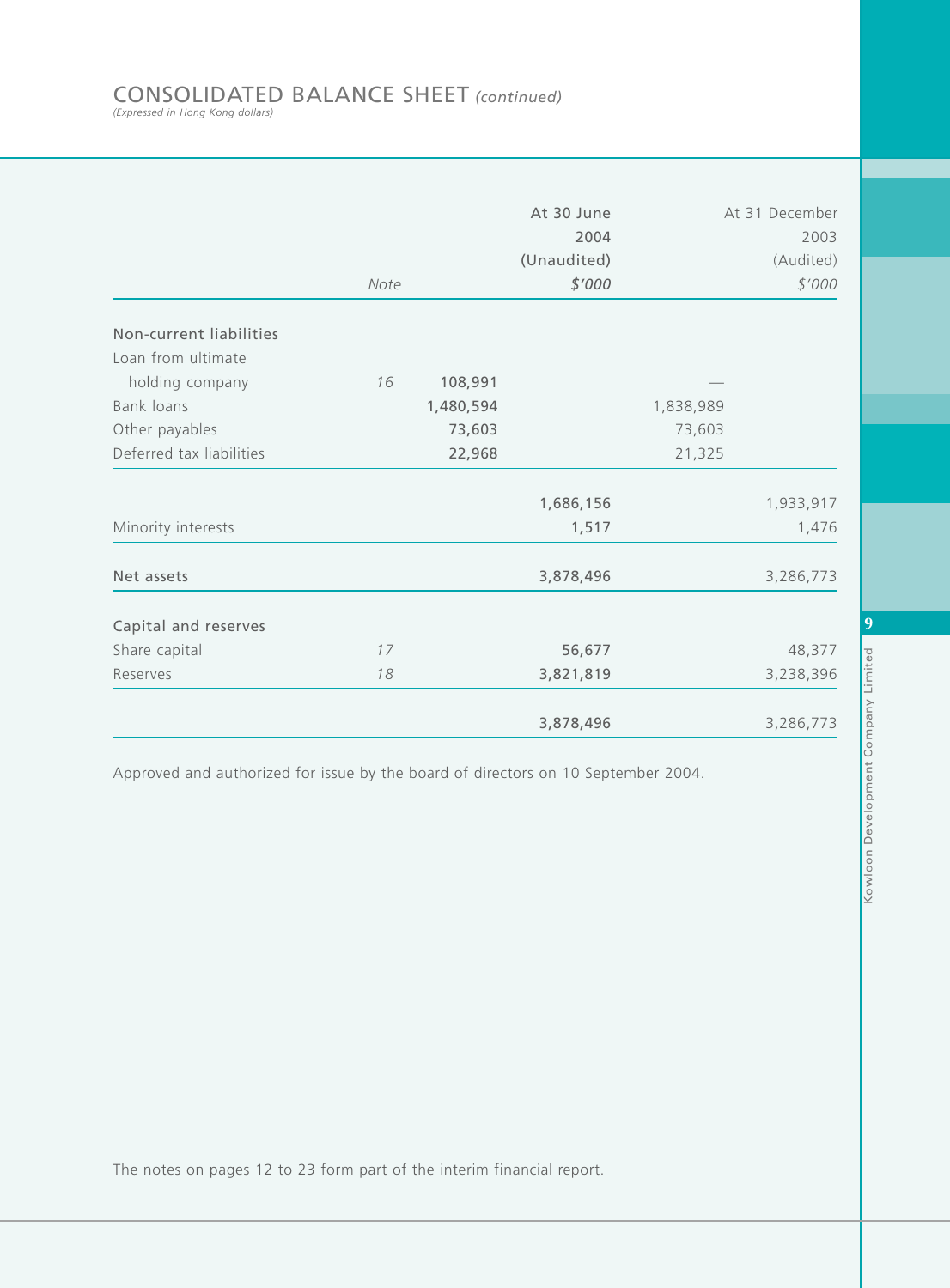## CONSOLIDATED STATEMENT OF CHANGES IN EQUITY *(Expressed in Hong Kong dollars)*

|                                                                                                                          |      | Six months ended 30 June      |                               |
|--------------------------------------------------------------------------------------------------------------------------|------|-------------------------------|-------------------------------|
|                                                                                                                          | Note | 2004<br>(Unaudited)<br>\$'000 | 2003<br>(Unaudited)<br>\$'000 |
| Total equity at 1 January                                                                                                |      | 3,286,773                     | 3,243,189                     |
| Net gains/(losses) not recognized in the income statement<br>- surplus/(deficit) on revaluation of investment properties | 18   | 40,543                        | (39, 031)                     |
| Net profit for the period                                                                                                |      | 119,625                       | 82,233                        |
| Dividends approved and paid in respect of the previous<br>financial year                                                 | 5(b) | (124, 689)                    | (96, 754)                     |
| Revaluation surplus transfer to income statement<br>upon disposal of investment in securities                            |      |                               | (5,864)                       |
| Issue of shares                                                                                                          | 17   | 8,300                         |                               |
| Net share premium received                                                                                               | 18   | 547,944                       |                               |
| Total equity at 30 June                                                                                                  |      | 3,878,496                     | 3,183,773                     |

Interim Report 2004 Interim Report 2004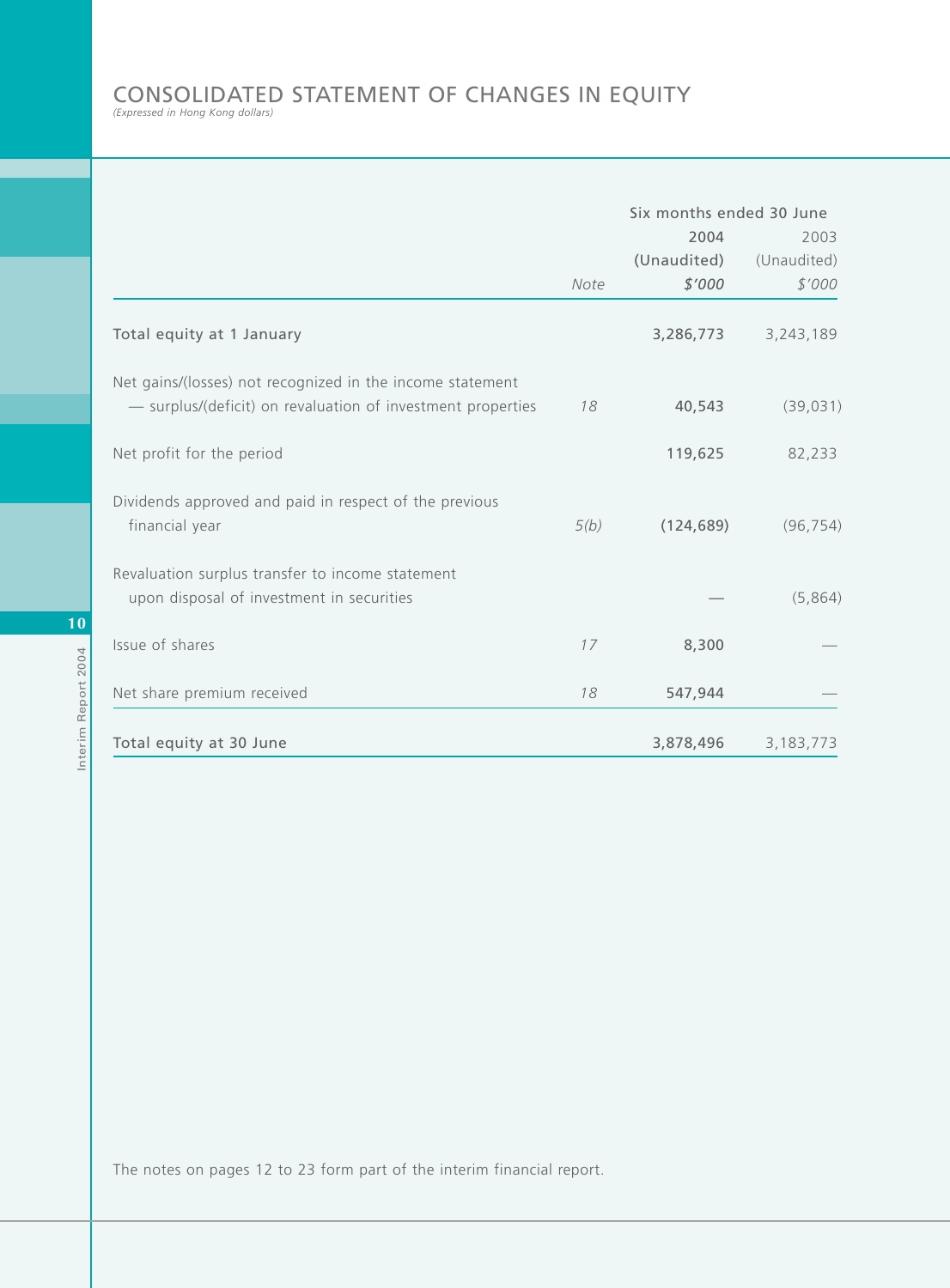## CONDENSED CONSOLIDATED CASH FLOW STATEMENT *(Expressed in Hong Kong dollars)*

|                                              | Six months ended 30 June |             |
|----------------------------------------------|--------------------------|-------------|
|                                              | 2004                     | 2003        |
|                                              | (Unaudited)              | (Unaudited) |
|                                              | \$'000                   | \$'000      |
| Net cash from/(used in) operating activities | 48,044                   | (454, 668)  |
| Net cash used in investing activities        | (638, 500)               | (196, 700)  |
| Net cash from financing activities           | 587,463                  | 638,210     |
| Net decrease in cash and cash equivalents    | (2,993)                  | (13, 158)   |
| Cash and cash equivalents at 1 January       | 8,889                    | 18,942      |
| Cash and cash equivalents at 30 June         | 5,896                    | 5,784       |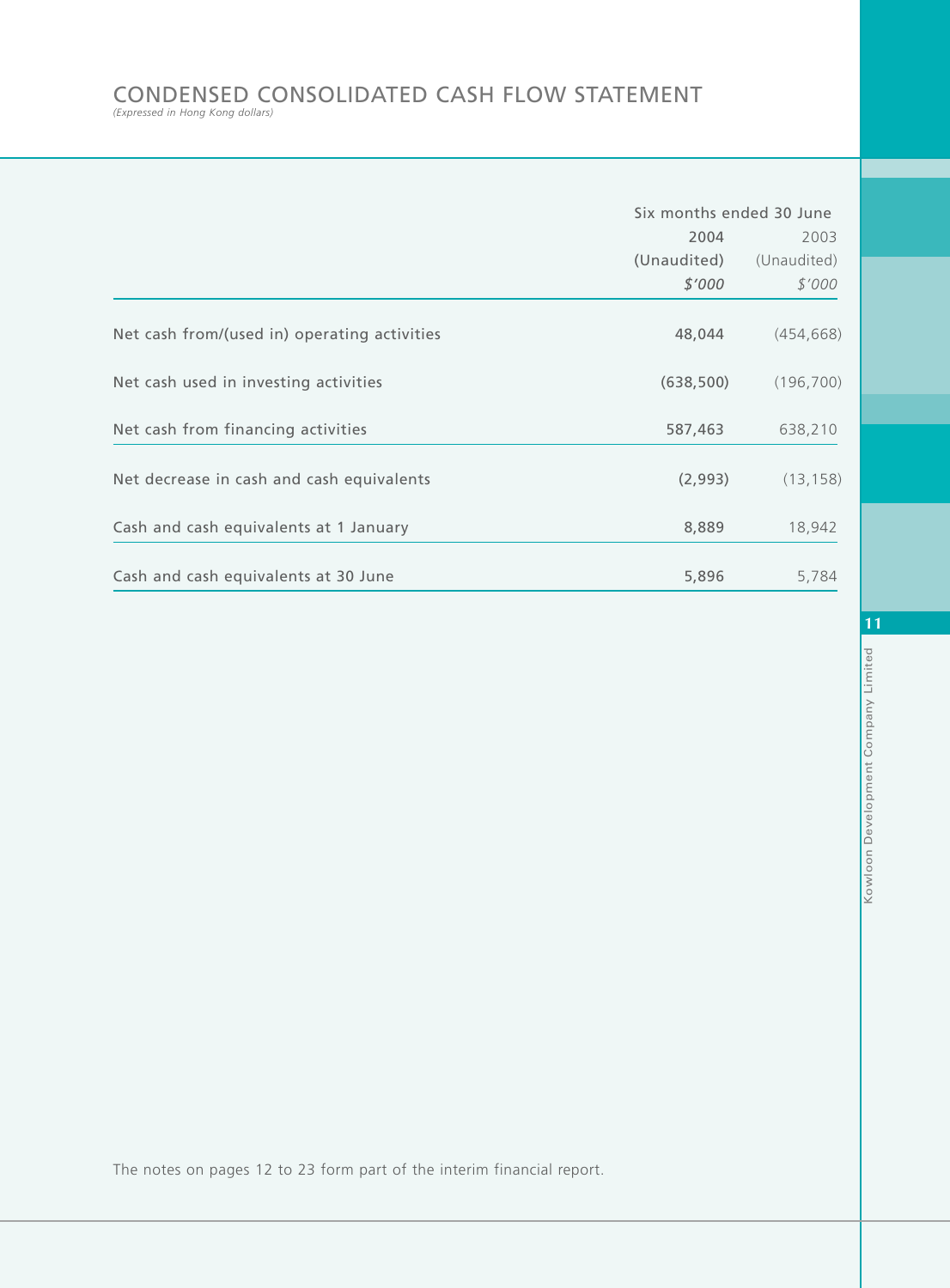#### **1 Accounting policies**

This interim financial report is unaudited, but has been reviewed by KPMG in accordance with Statement of Auditing Standards 700 "Engagements to review interim financial reports", issued by the Hong Kong Institute of Certified Public Accountants ("HKICPA"). KPMG's independent review report to the board of directors is included on page 24. In addition, this interim financial report has been reviewed by the Company's Audit Committee.

The interim financial report has been prepared in accordance with the requirements of the Main Board Listing Rules of The Stock Exchange of Hong Kong Limited, including compliance with Statement of Standard Accounting Practice 25 "Interim financial reporting" issued by the HKICPA.

The financial information relating to the financial year ended 31 December 2003 included in the interim financial report does not constitute the Company's statutory accounts for that financial year but is derived from those accounts. The auditors have expressed an unqualified opinion on those accounts in their report dated 29 March 2004.

The same accounting policies adopted in the 2003 annual accounts have been applied to the interim financial report.

The notes on the interim financial report include an explanation of events and transactions that are significant to an understanding of the changes in financial position and performance of the Group since the 2003 annual accounts.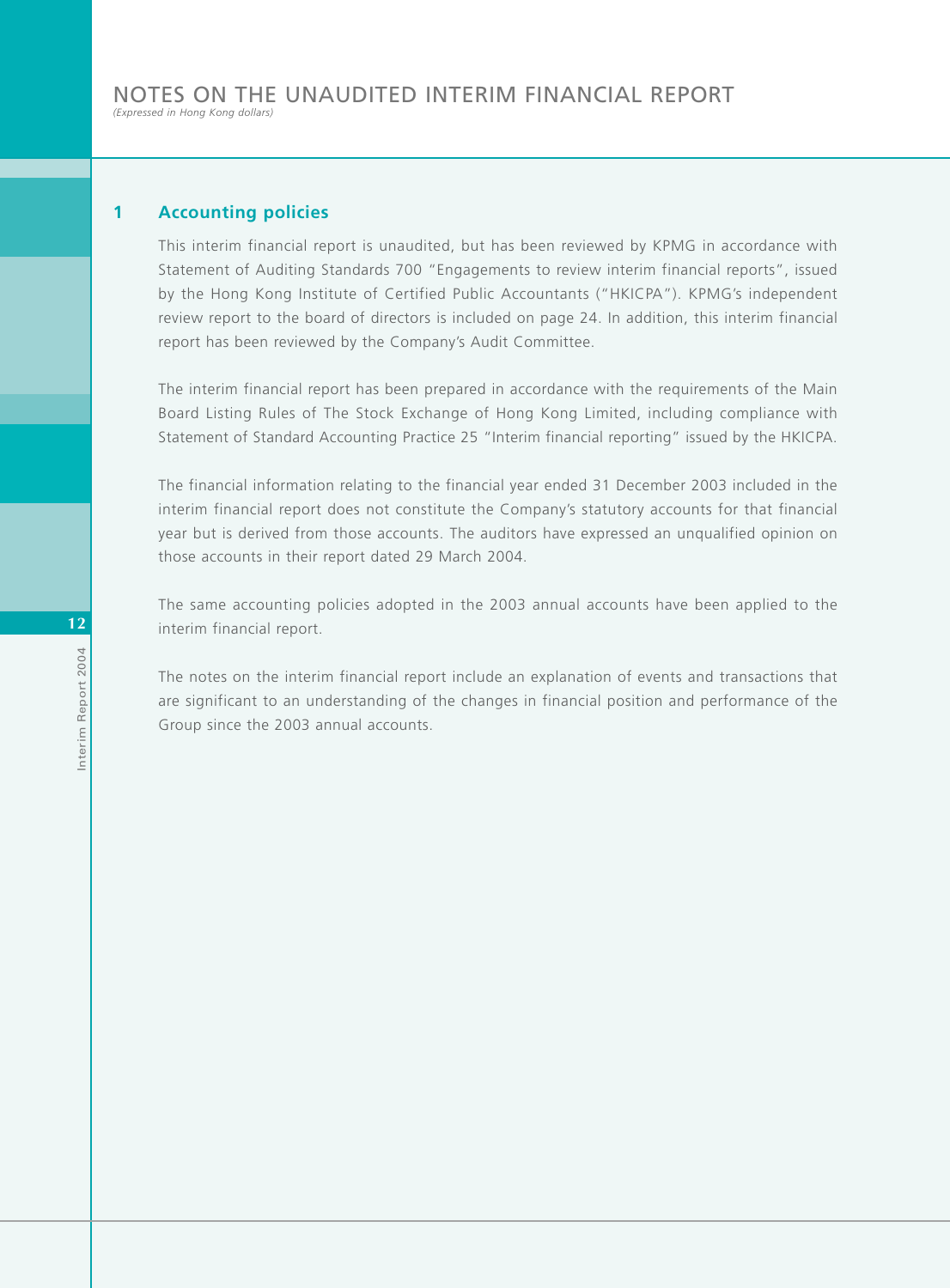#### **2 Segment information**

#### (a) Business segments

|                            |                  |         | Group profit/(loss) |           |  |
|----------------------------|------------------|---------|---------------------|-----------|--|
|                            | Group turnover   |         | from operations     |           |  |
|                            | Six months ended |         | Six months ended    |           |  |
|                            | 30 June          |         | 30 June             |           |  |
|                            | 2004             | 2003    | 2004                | 2003      |  |
|                            | \$'000           | \$'000  | \$'000              | \$'000    |  |
|                            |                  |         |                     |           |  |
| Property investment        | 90,461           | 93,887  | 82,951              | 88,038    |  |
| Property development       | 158,136          | 1,697   | 42,265              | (433)     |  |
| Finance and investments    | 115,819          | 132,614 | 19,406              | 18,579    |  |
| Other businesses           | 17,501           | 13,715  | 6,825               | 4,241     |  |
|                            | 381,917          | 241,913 | 151,447             | 110,425   |  |
| Unallocated group expenses |                  |         | (10, 737)           | (11, 528) |  |
|                            |                  |         | 140,710             | 98,897    |  |

#### (b) Geographical segments

|               |                  |         | Group profit/(loss) |                  |  |
|---------------|------------------|---------|---------------------|------------------|--|
|               | Group turnover   |         | from operations     |                  |  |
|               | Six months ended |         |                     | Six months ended |  |
|               | 30 June          |         | 30 June             |                  |  |
|               | 2004             | 2003    | 2004                | 2003             |  |
|               | \$'000           | \$'000  | \$'000              | \$'000           |  |
|               |                  |         |                     |                  |  |
| Hong Kong     | 360,956          | 222,843 | 120,813             | 85,826           |  |
| North America | 18,664           | 5,418   | 18,326              | 5,281            |  |
| Europe        | 2,297            | 12,495  | 1,571               | 7,976            |  |
| Others        |                  | 1,157   |                     | (186)            |  |
|               | 381,917          | 241,913 | 140,710             | 98,897           |  |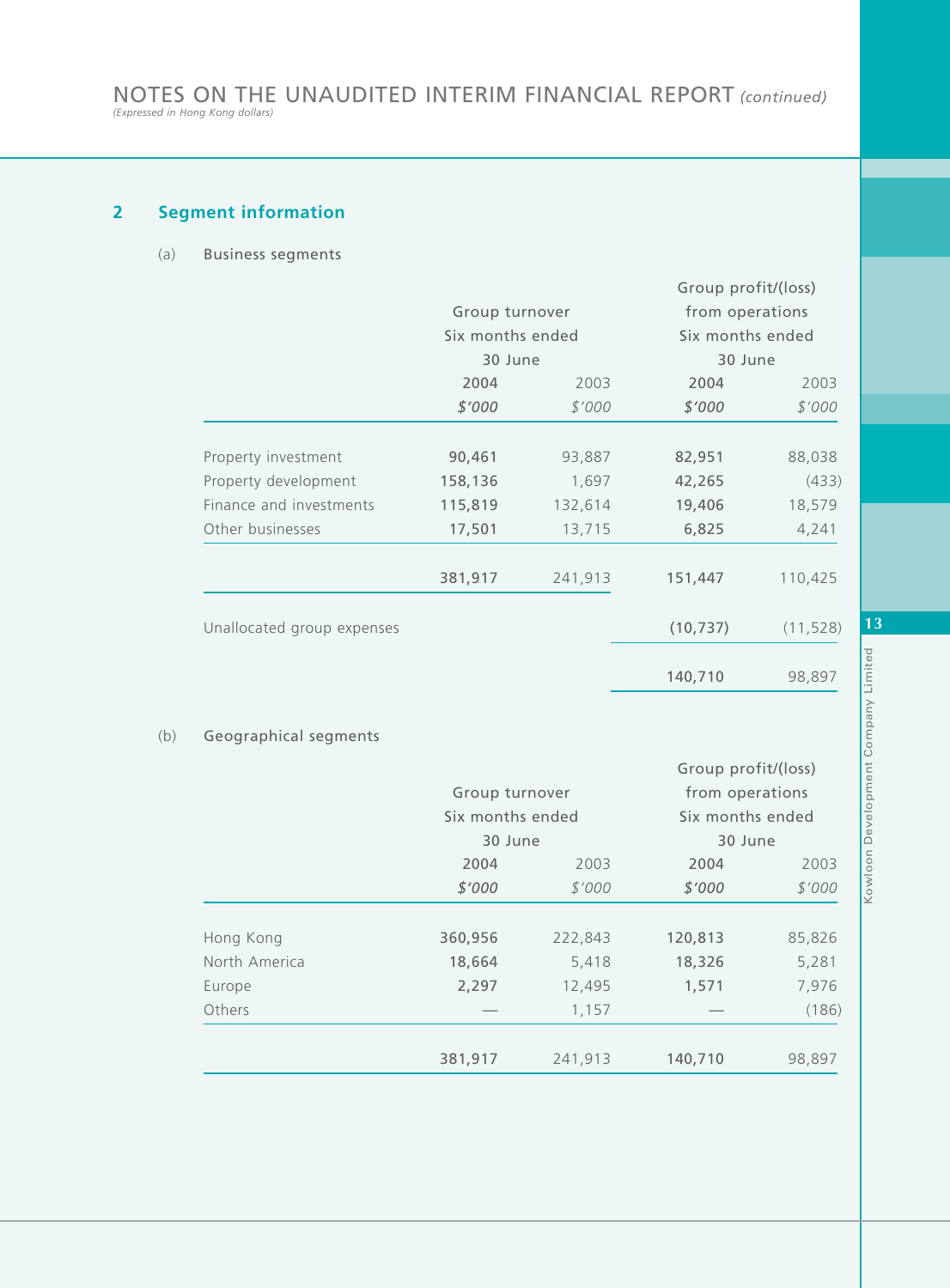#### **3 Profit before taxation**

Profit before taxation is arrived at after charging/(crediting):

#### (a) Finance costs

|                                                             | Six months ended |           |
|-------------------------------------------------------------|------------------|-----------|
|                                                             | 30 June          |           |
|                                                             | 2004             | 2003      |
|                                                             | \$'000           | \$'000    |
|                                                             |                  |           |
| Interest on bank loans                                      | 10,338           | 18,668    |
| Interest on loan from ultimate holding company              | 788              |           |
| Less: Amount capitalized (Note)                             | (4,982)          | (12, 275) |
|                                                             | 6,144            | 6,393     |
| Less: Interest expense included as other operating expenses | (554)            | (1,310)   |
|                                                             | 5,590            | 5,083     |

*Note:* Borrowing costs were capitalized at the prevailing market interest rates.

#### (b) Other items

|                                                          | Six months ended |           |
|----------------------------------------------------------|------------------|-----------|
|                                                          | 30 June          |           |
|                                                          | 2004             | 2003      |
|                                                          | \$'000           | \$'000    |
| Rentals receivable under operating leases less outgoings | (82, 812)        | (85, 547) |
| Rental income                                            | (90, 461)        | (93, 887) |
| Less: Outgoings                                          | 7,649            | 8,340     |
| Provision for diminution in value of                     |                  |           |
| properties held for sale                                 | 7,276            |           |
| Provision for bad and doubtful debts and                 |                  |           |
| bad debts written off                                    | 6,220            | 4,313     |
| Income from listed securities                            | (1,670)          | (2,468)   |
| Income from unlisted securities                          | (19, 549)        | (13, 443) |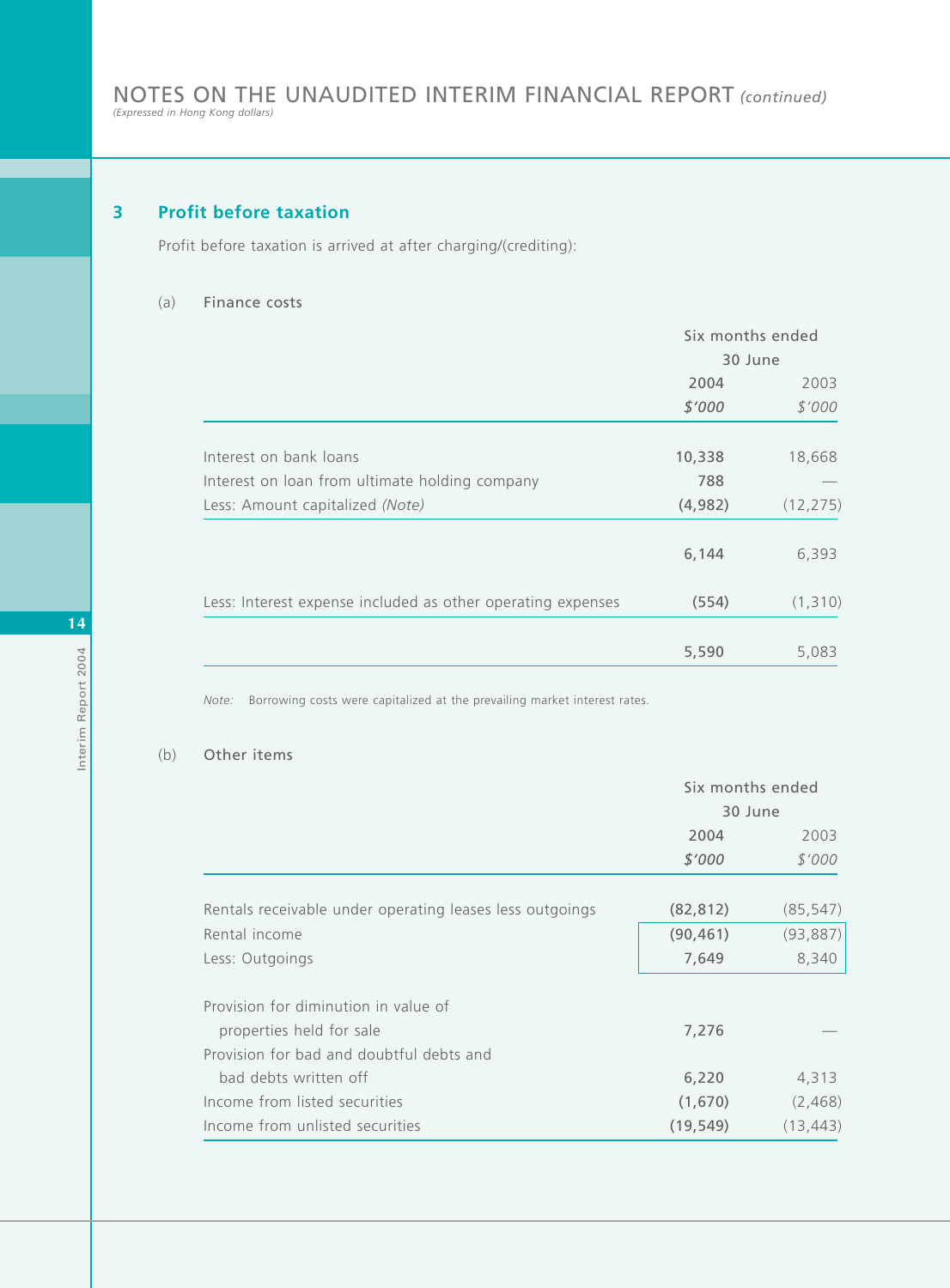#### **4 Income tax in the consolidated income statement**

Taxation in the consolidated income statement represents:

|                                                   | Six months ended |        |
|---------------------------------------------------|------------------|--------|
|                                                   | 30 June          |        |
|                                                   | 2004             | 2003   |
|                                                   | \$'000           | \$'000 |
| Current tax                                       |                  |        |
| Provision for Hong Kong profits tax at 17.5%      |                  |        |
| on the estimated assessable profits of the period | 18,883           | 11,507 |
| Overprovision in respect of prior years           | (1, 182)         |        |
|                                                   | 17,701           | 11,507 |
| Deferred tax                                      |                  |        |
| Origination and reversal of temporary differences | 2,132            | 2,504  |
| Amount attributable to a change in tax rate       |                  | 1,172  |
|                                                   | 2,132            | 3,676  |
| Share of associated companies' taxation           |                  |        |
| - Hong Kong                                       | 182              | 84     |
| — Overseas                                        | 1,733            | 695    |
|                                                   | 1,915            | 779    |
|                                                   | 21,748           | 15,962 |

Overseas taxation of the associated companies has been provided for at the applicable tax rates ruling in the respective jurisdictions.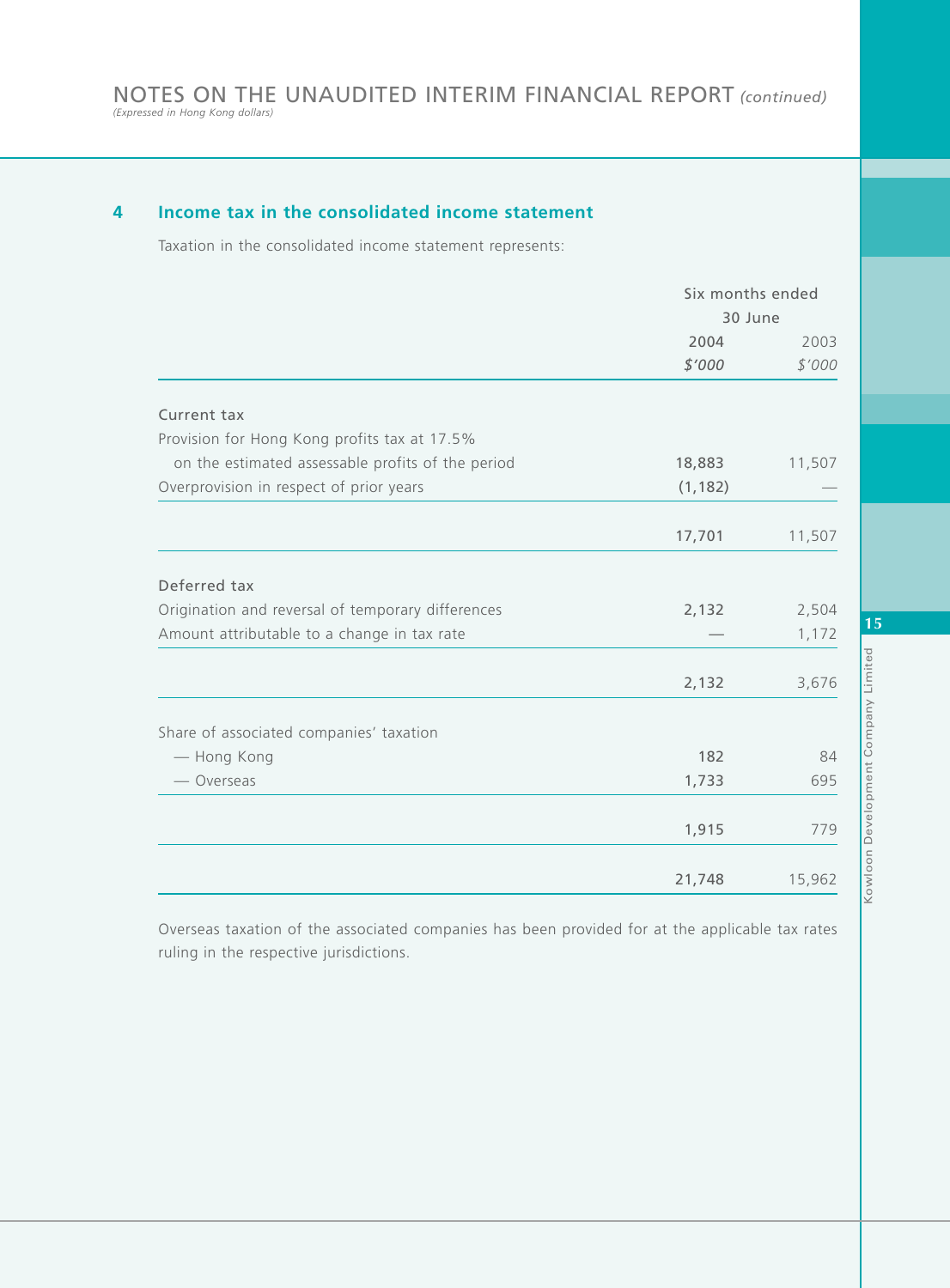#### **5 Dividends**

(a) Dividends attributable to the interim period

|                                                           | Six months ended |        |
|-----------------------------------------------------------|------------------|--------|
|                                                           | 30 June          |        |
|                                                           | 2004             | 2003   |
|                                                           | \$'000           | \$'000 |
| Interim dividend declared after the interim period end of |                  |        |
| 7 cents (2003: 6 cents) per share                         | 39,674           | 29.026 |

The interim dividend declared after the interim period end has not been recognized as a liability at the interim period end date.

(b) Dividends attributable to the previous financial year, approved and paid during the interim period

|                                                           | Six months ended |        |
|-----------------------------------------------------------|------------------|--------|
|                                                           | 30 June          |        |
|                                                           | 2004             | 2003   |
|                                                           | \$'000           | \$'000 |
|                                                           |                  |        |
| Final dividend in respect of the previous financial year, |                  |        |
| approved and paid during the interim period, of           |                  |        |
| 22 cents (2003: 20 cents) per share                       | 124,689          | 96,754 |

#### **6 Earnings per share**

The calculation of earnings per share is based on the profit attributable to ordinary shareholders of \$119,625,370 (2003: \$82,233,087) and the weighted average of 558,559,059 ordinary shares (2003: 483,767,850 ordinary shares) in issue during the period.

No diluted earnings per share for the six months ended 30 June 2003 and 2004 have been presented as the Company has no dilutive potential ordinary shares for the period.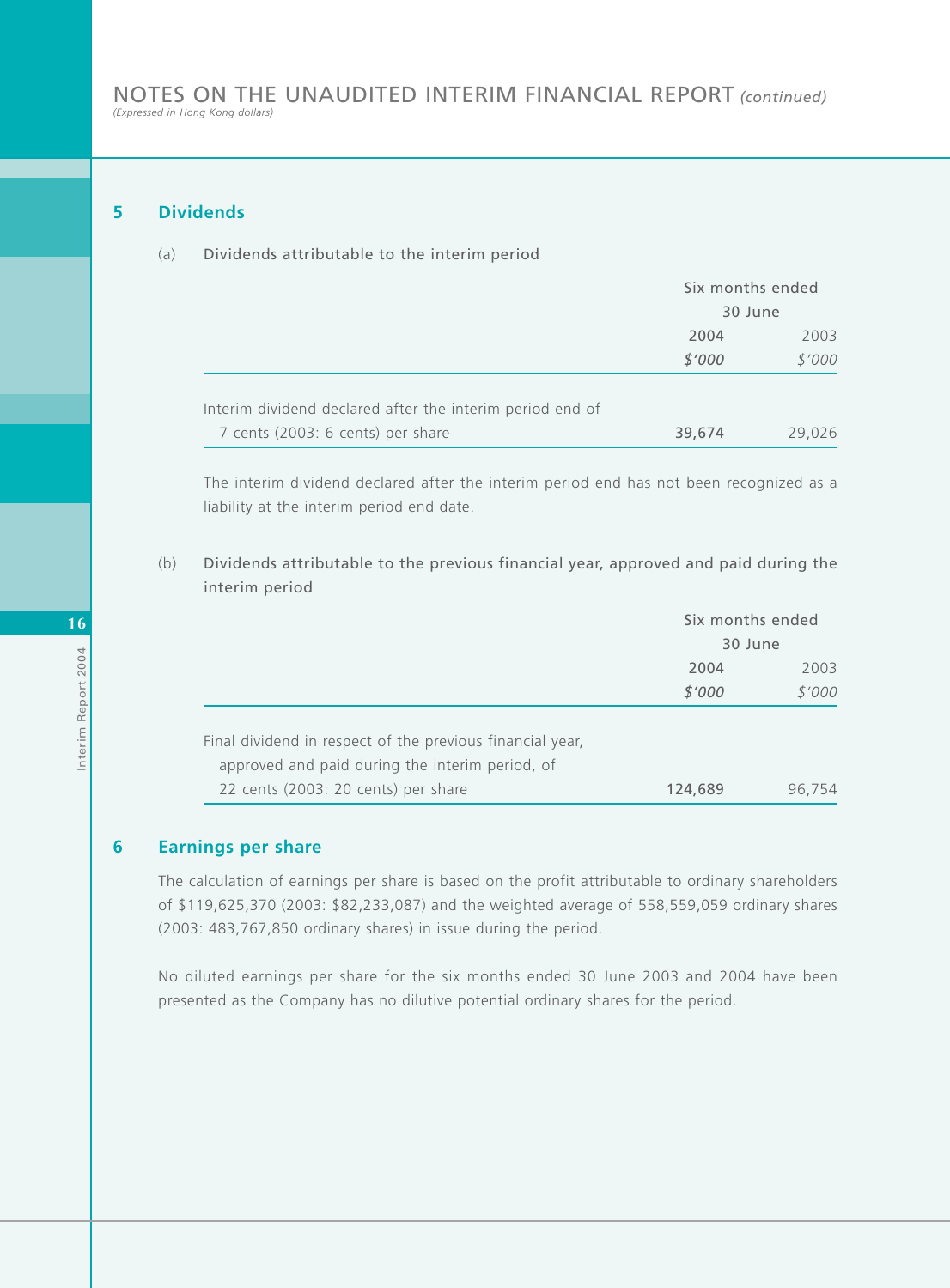#### **7 Acquisition of a subsidiary**

During the period, the Group acquired from its ultimate holding company, Polytec Holdings International Limited ("Polytec Holdings"), the entire issued share capital together with shareholders' loans of one of Polytec Holdings' wholly owned subsidiary. The company acquired had a co-investment with another wholly owned subsidiary of Polytec Holdings in a property project in Macau. The consideration paid was \$400,000,000. The fair value of assets of the company acquired were as follows:

|                                                | \$'000     |
|------------------------------------------------|------------|
| Net assets acquired                            |            |
| Interest in property developments              | 400,000    |
| Shareholders' loans                            | (175, 699) |
|                                                |            |
| Cash consideration paid for net assets         | 224,301    |
| Cash consideration paid for shareholders' loan | 175,699    |
| Cash outflow on acquisition of the subsidiary  | 400,000    |

#### **8 Fixed assets**

The investment properties of the Group were revalued at 30 June 2004 by Vigers Appraisal and Consulting Limited, an independent firm of professional surveyors, on an open market value basis calculated by reference to net rental income allowing for reversionary income potential.

The cost or valuation of the other properties has been apportioned between land, buildings and other assets on the basis of estimates made by the directors.

#### **9 Land and development rights**

Land and development rights represents the Group's interest in the development of a property at Ngau Chi Wan. The Group has been granted the exclusive right for the development by The Little Sisters of the Poor ("The Little Sisters"). Pursuant to the development agreement with The Little Sisters, the Group is responsible for bearing all costs and expenses of carrying out the development and in return, the Group is entitled to all sales proceeds derived from the completed development. As at 30 June 2004, the Group had an outstanding payable to The Little Sisters under the development agreement of approximately \$181 million (at 31 December 2003: \$248 million) of which \$74 million (at 31 December 2003: \$74 million) is payable after one year.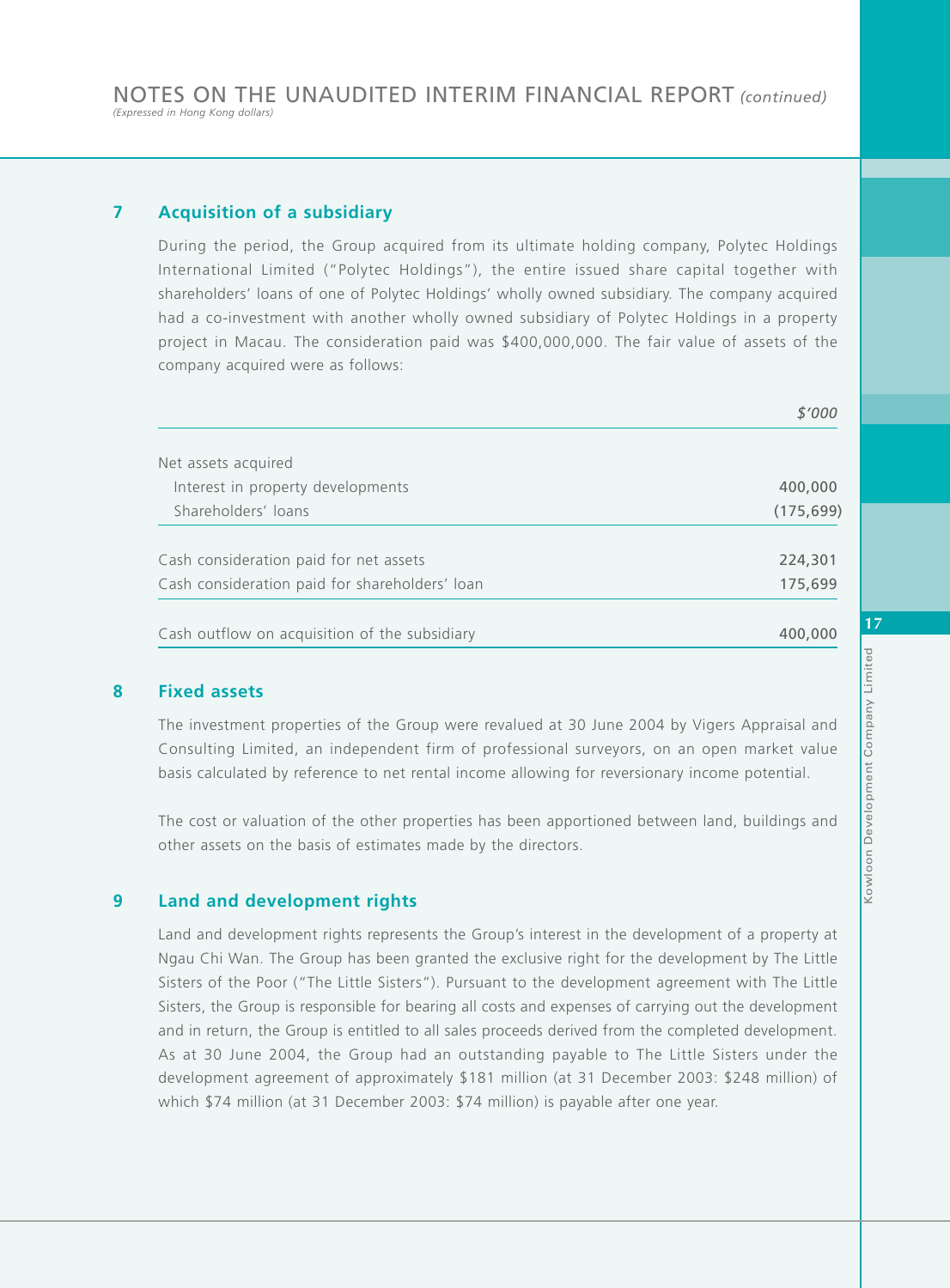#### **10 Jointly controlled assets**

The aggregate amounts of assets and liabilities recognized in the accounts relating to the Group's interest in the jointly controlled assets were as follows:

|                             | At 30 June | At 31 December |  |
|-----------------------------|------------|----------------|--|
|                             | 2004       | 2003           |  |
|                             | \$'000     | \$'000         |  |
| Assets                      |            |                |  |
| Property under development  | 120,717    | 113,865        |  |
| Trade and other receivables | 102        |                |  |
|                             | 120,819    | 113,866        |  |
| Liabilities                 |            |                |  |
| Bank loans                  | 58,300     | 56,300         |  |
| Trade and other payables    | 2,681      |                |  |
|                             | 60,981     | 56,300         |  |

#### **11 Investments in securities**

As at 30 June 2004, held-to-maturity securities under non-current assets included an investment of US\$50 million in a 10 year note issued by a corporation established by the United States Congress with Aaa/AAA rating by Moody's and Standard & Poor's. The Group intends to hold the note until maturity in 2013 unless redeemed early by the note issuer.

#### **12 Interest in property developments**

Interest in property developments represents the Group's interest in the development of a property at Macau under the co-investment agreement with a wholly owned subsidiary of Polytec Holdings (Note 7).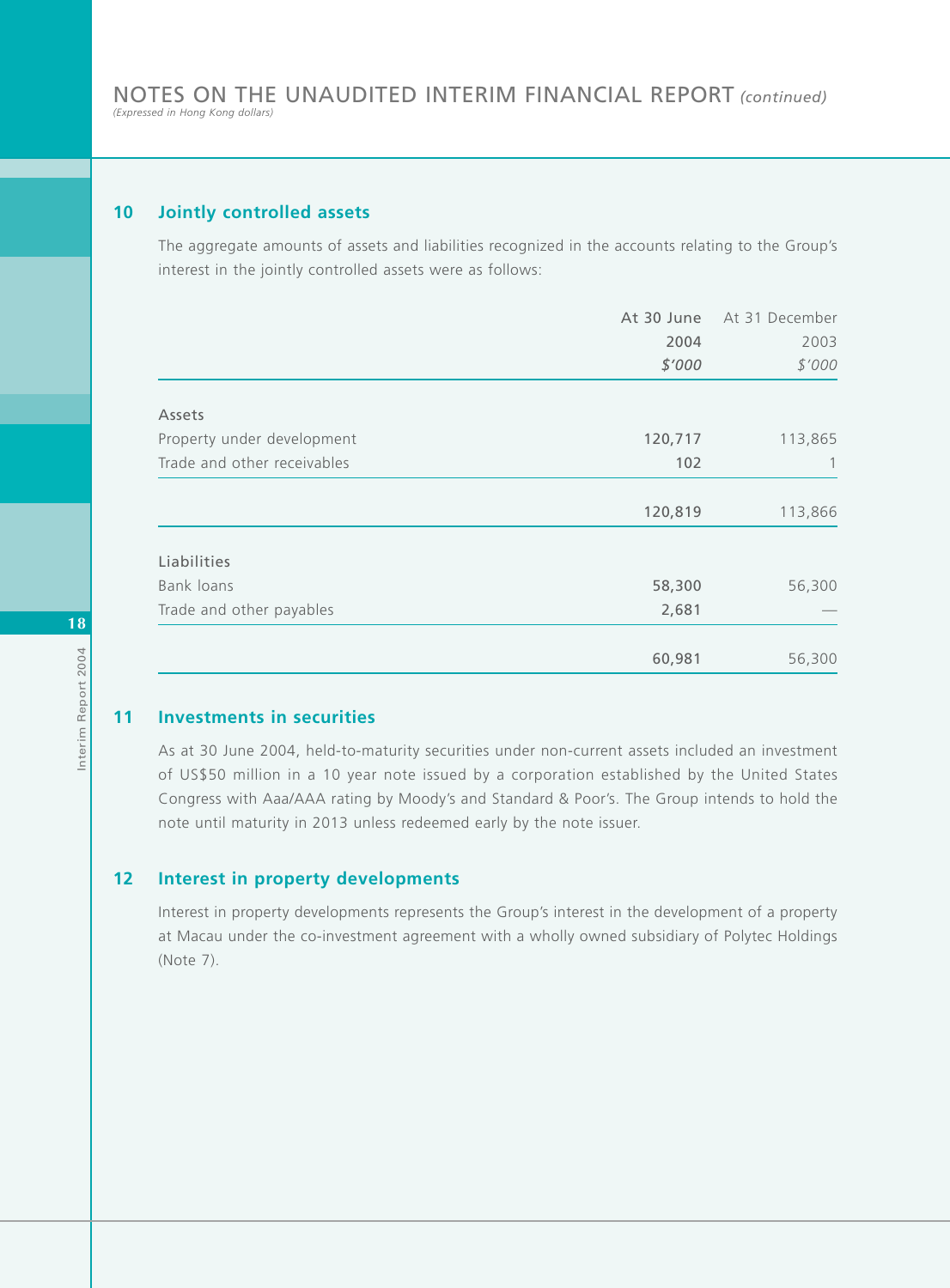#### **13 Stock of properties**

|                              |         | At 30 June At 31 December |  |
|------------------------------|---------|---------------------------|--|
|                              | 2004    | 2003                      |  |
|                              | \$'000  | \$'000                    |  |
|                              |         |                           |  |
| Properties under development | 645,052 | 810,872                   |  |
| Properties held for sale     | 189,126 | 88,900                    |  |
|                              |         |                           |  |
|                              | 834,178 | 899,772                   |  |

Properties held for sale of \$3,325,000 (at 31 December 2003: \$10,601,016) are stated at net realizable value.

#### **14 Trade and other receivables**

The following is an ageing analysis of trade receivables:

|                                     |         | At 30 June At 31 December |  |
|-------------------------------------|---------|---------------------------|--|
|                                     | 2004    | 2003                      |  |
|                                     | \$'000  | \$'000                    |  |
| Current and overdue within 3 months | 56,215  | 30,756                    |  |
| Overdue between 3 to 6 months       | 5,314   | 4,216                     |  |
| Overdue more than 6 months          | 11,684  | 9,296                     |  |
| Trade receivables                   | 73,213  | 44,268                    |  |
| Utility and other deposits          | 3,338   | 1,153                     |  |
| Other receivables and prepayments   | 41,003  | 16,763                    |  |
|                                     | 117,554 | 62,184                    |  |

Utility and other deposits of the Group of \$3,216,277 (at 31 December 2003: \$926,136) are expected to be recovered after more than one year.

Debtors and prepayments of the Group of \$3,745,918 (at 31 December 2003: \$4,824,972) are expected to be recovered after more than one year.

The Group maintains a defined credit policy. An ageing analysis of trade debtors is prepared on a regular basis and is closely monitored to minimize any credit risk associated with receivables.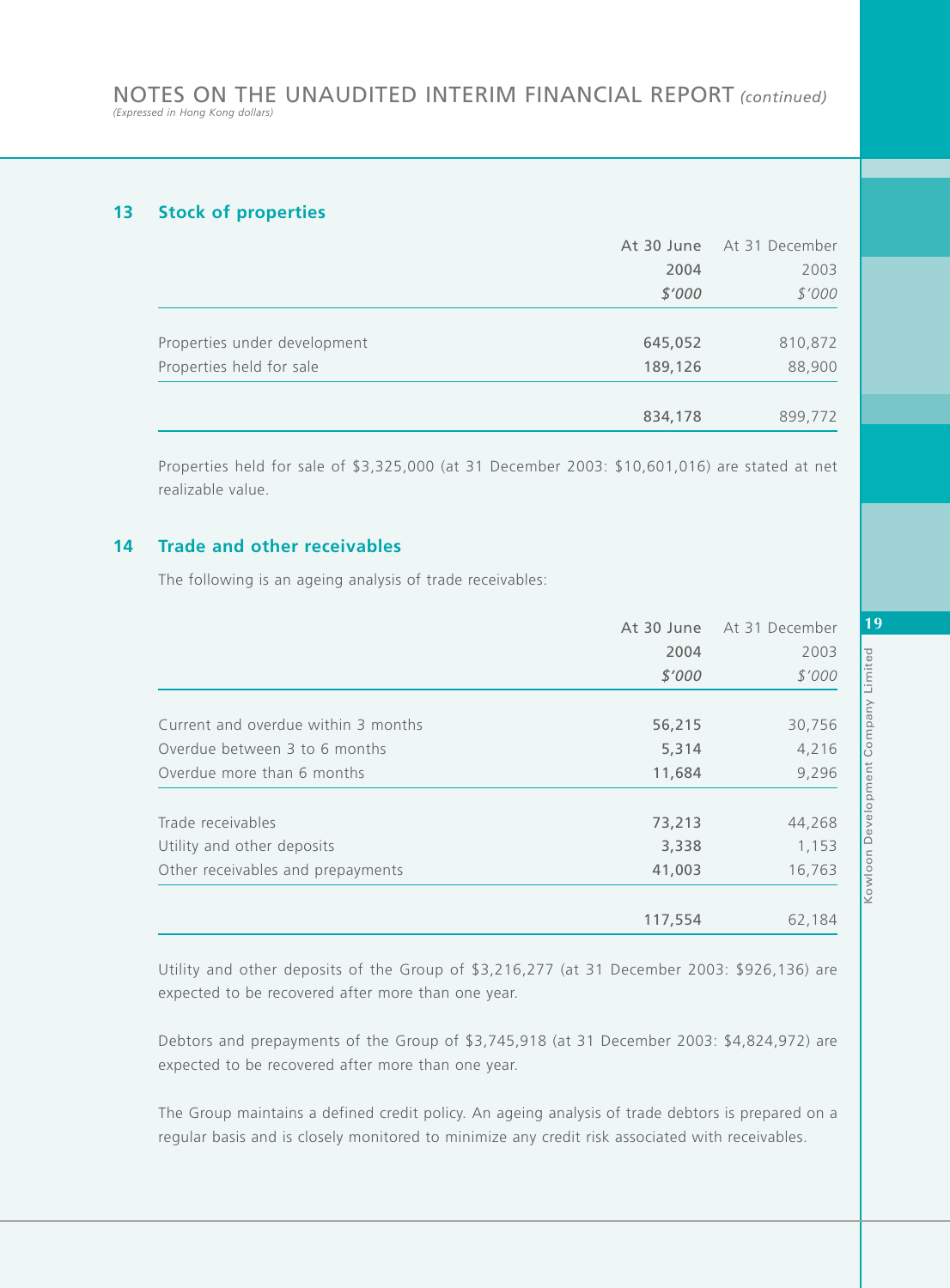#### **15 Trade and other payables**

The following is an ageing analysis of trade payables:

|                                         |         | At 30 June At 31 December |  |
|-----------------------------------------|---------|---------------------------|--|
|                                         | 2004    | 2003                      |  |
|                                         | \$'000  | \$'000                    |  |
|                                         |         |                           |  |
| Not yet due or on demand                | 26,733  | 25,333                    |  |
| Overdue less than 3 months              | 6,113   | 6,476                     |  |
| Overdue between 3 to 6 months           | 5       |                           |  |
| Trade payables                          | 32,851  | 31,809                    |  |
| Rental and other deposits               | 39,801  | 37,247                    |  |
| Deposits received on sale of properties | 6,507   |                           |  |
| Other payables and accrued expenses     | 167,108 | 216,801                   |  |
|                                         | 246,267 | 285,857                   |  |

Rental and other deposits of the Group of \$38,374,115 (at 31 December 2003: \$35,635,652) are expected to be refunded after more than one year.

Creditors and accrued expenses of the Group of \$403,655 (at 31 December 2003: \$85,655) are expected to be settled after more than one year.

#### **16 Loan from ultimate holding company**

Loan from ultimate holding company is unsecured, interest bearing and has fixed terms of repayment. Interest is charged at bank lending rates.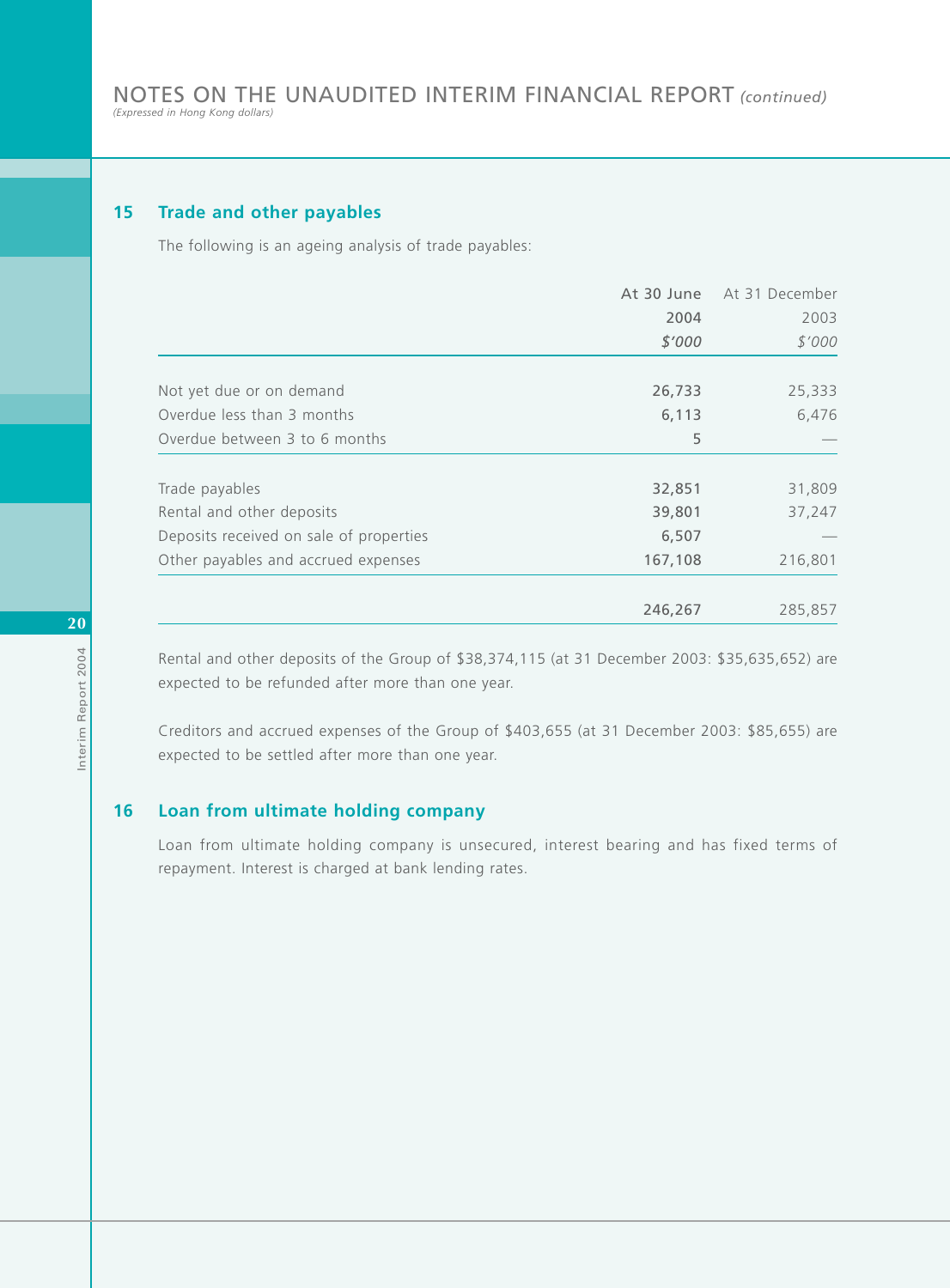#### **17 Share capital**

|                       | No of shares  | \$'000 |  |
|-----------------------|---------------|--------|--|
|                       | of \$0.1 each |        |  |
|                       |               |        |  |
| Issued and fully paid |               |        |  |
| At 1 January 2004     | 483,767,850   | 48,377 |  |
| Issue of shares       | 83,000,000    | 8,300  |  |
|                       |               |        |  |
| At 30 June 2004       | 566,767,850   | 56,677 |  |

On 19 January 2004, the Company issued and alloted 83,000,000 new shares to its major shareholder at a price of \$6.85 per share after the placement of 83,000,000 old shares by the major shareholder at a price of \$6.85 per share to independent third parties.

#### **18 Reserves**

|                                 | Investment              |                     |         |           |            |            |
|---------------------------------|-------------------------|---------------------|---------|-----------|------------|------------|
|                                 |                         | property Investment |         |           |            |            |
|                                 | revaluation revaluation |                     | Capital | Share     | Retained   |            |
|                                 | reserve                 | reserve             | reserve | premium   | profits    | Total      |
|                                 | \$'000                  | \$'000              | \$'000  | \$'000    | \$'000     | \$'000     |
|                                 |                         |                     |         |           |            |            |
| At 1 January 2004               | 1,782,959               | (17, 736)           | 2,154   | 9,971     | 1,461,048  | 3,238,396  |
| Revaluation surplus             | 40,543                  |                     |         |           |            | 40,543     |
| Premium on issue of shares      |                         |                     |         | 560,250   |            | 560,250    |
| Expenses on issue of shares     |                         |                     |         | (12, 306) |            | (12, 306)  |
| Final dividend paid (Note 5(b)) |                         |                     |         |           | (124, 689) | (124, 689) |
| Profit for the period           |                         |                     |         |           | 119,625    | 119,625    |
|                                 |                         |                     |         |           |            |            |
| At 30 June 2004                 | 1,823,502               | (17, 736)           | 2,154   | 557,915   | 1,455,984  | 3,821,819  |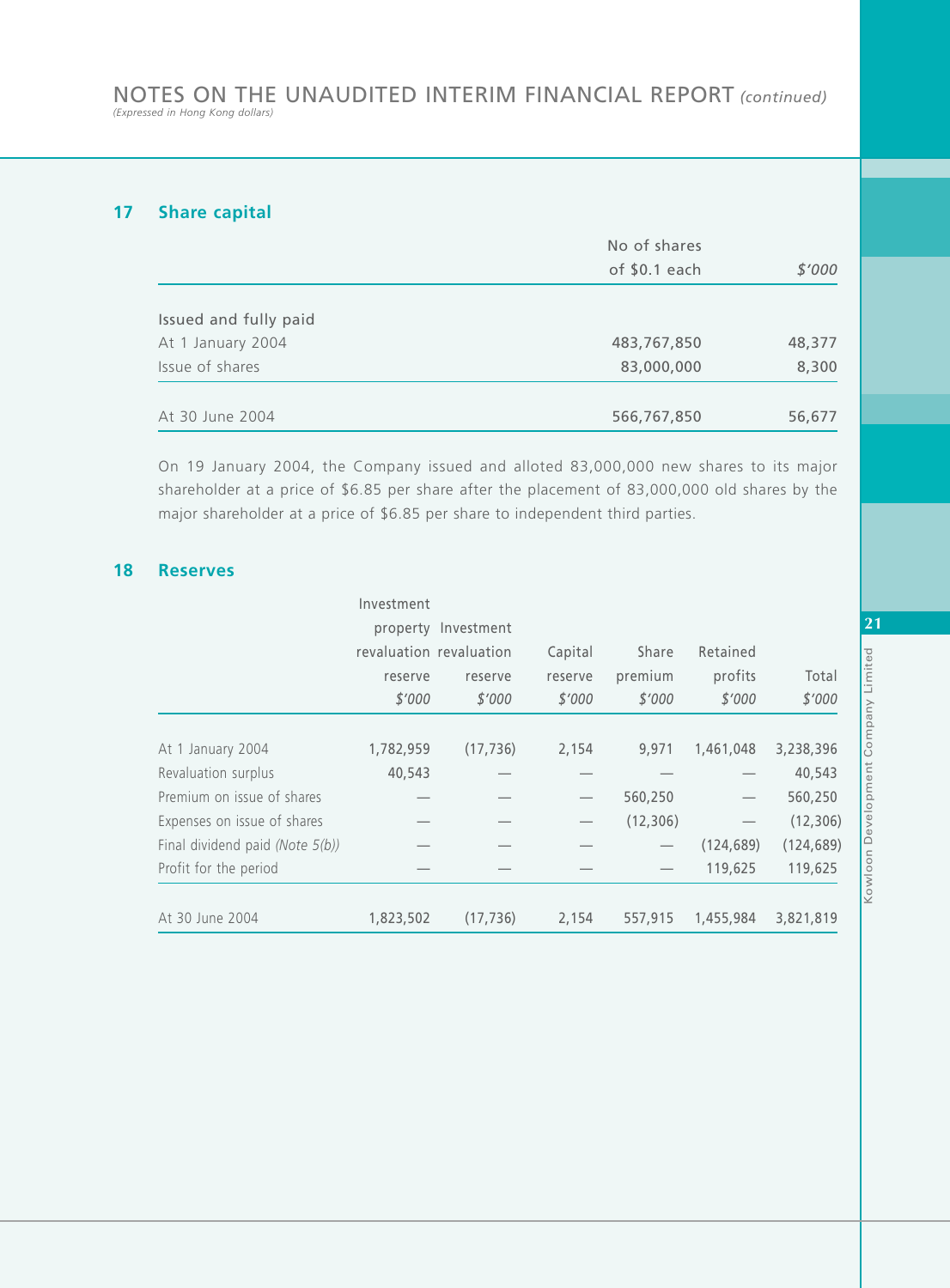#### **19 Commitments**

Commitments outstanding at the balance sheet date not provided for in the accounts were as follows:

|                                   | At 30 June | At 31 December |
|-----------------------------------|------------|----------------|
|                                   | 2004       | 2003           |
|                                   | \$'000     | \$'000         |
| Contracted for                    |            |                |
| - properties under development    | 68,811     | 35,171         |
| - investment properties           | 13,873     | 17,580         |
| - investments in securities       | 229,576    | 164,196        |
|                                   | 312,260    | 216,947        |
| Authorized but not contracted for |            |                |
| - properties under development    | 209,334    | 231,617        |
| - investment properties           |            | 480            |
|                                   |            |                |
|                                   | 209,334    | 232,097        |

#### **20 Contingent liabilities**

At 30 June 2004, the Group has given guarantees to an insurance company in respect of performance bonds entered into by certain associated companies to the extent of \$6,952,000 (at 31 December 2003: \$6,952,000).

#### **21 Pledge of assets**

At 30 June 2004, properties and securities of the Group with an aggregate carrying value of approximately \$4,132,532,000 (at 31 December 2003: \$3,936,841,000) and time deposits of \$9,402,000 (at 31 December 2003: \$5,719,000) were pledged to banks under fixed charges to secure banking facilities granted to the Group or as margin for Group's investments in securities.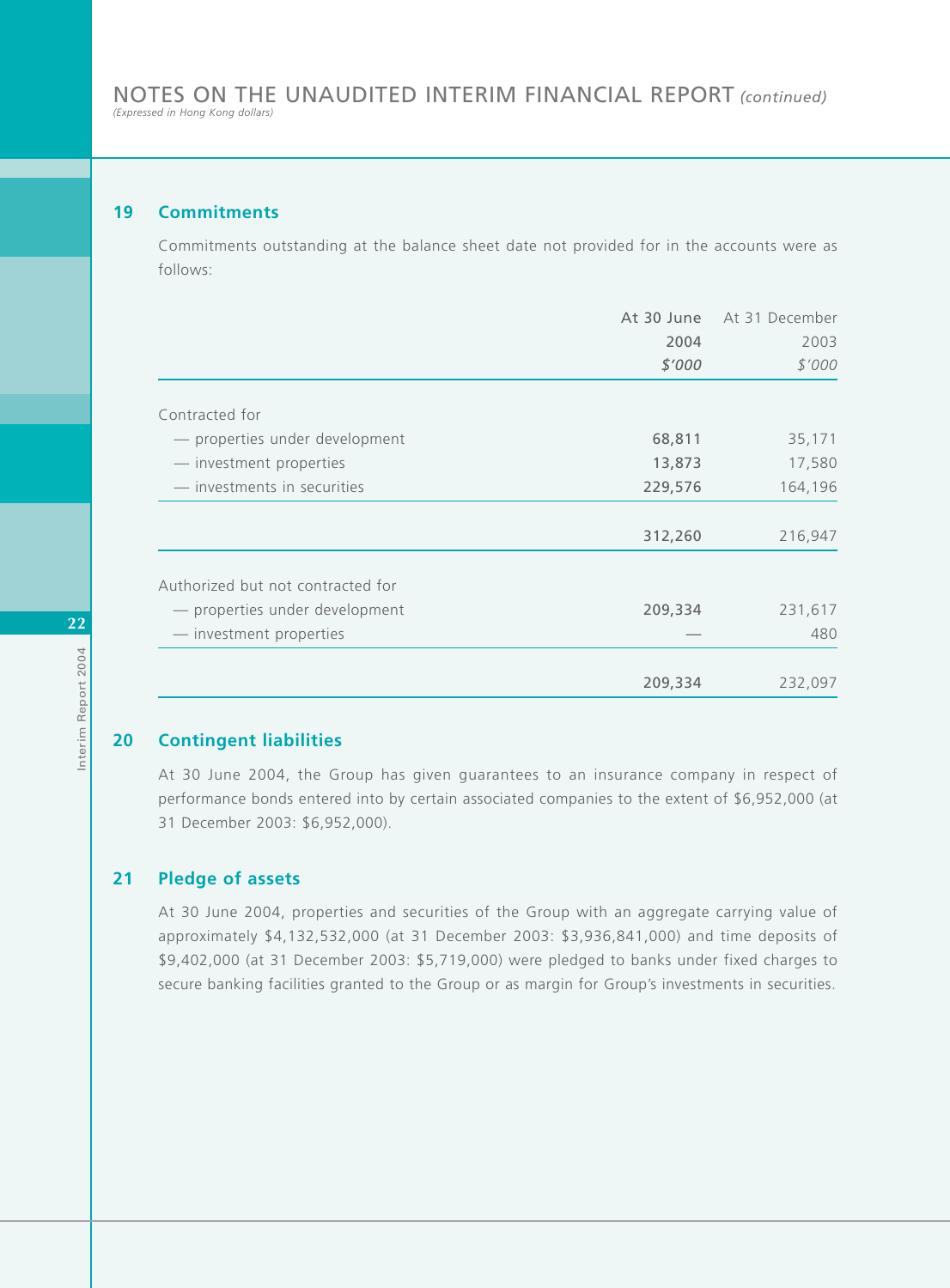#### **22 Material related party transactions**

- (a) Polytec Holdings has guaranteed the due performance of a subsidiary of the Group in respect of its obligations under the development agreement as stated in note 9.
- (b) Details of the acquisition of a subsidiary from Polytec Holdings during the period was set out in note 7. Polytec Holdings had advanced a loan to the Group in relation to this acquisition. Details of the loan and interest paid by the Group thereon are disclosed in notes 16 and 3 respectively.
- (c) Guarantees in respect of performance bonds provided for certain associated companies were disclosed in note 20.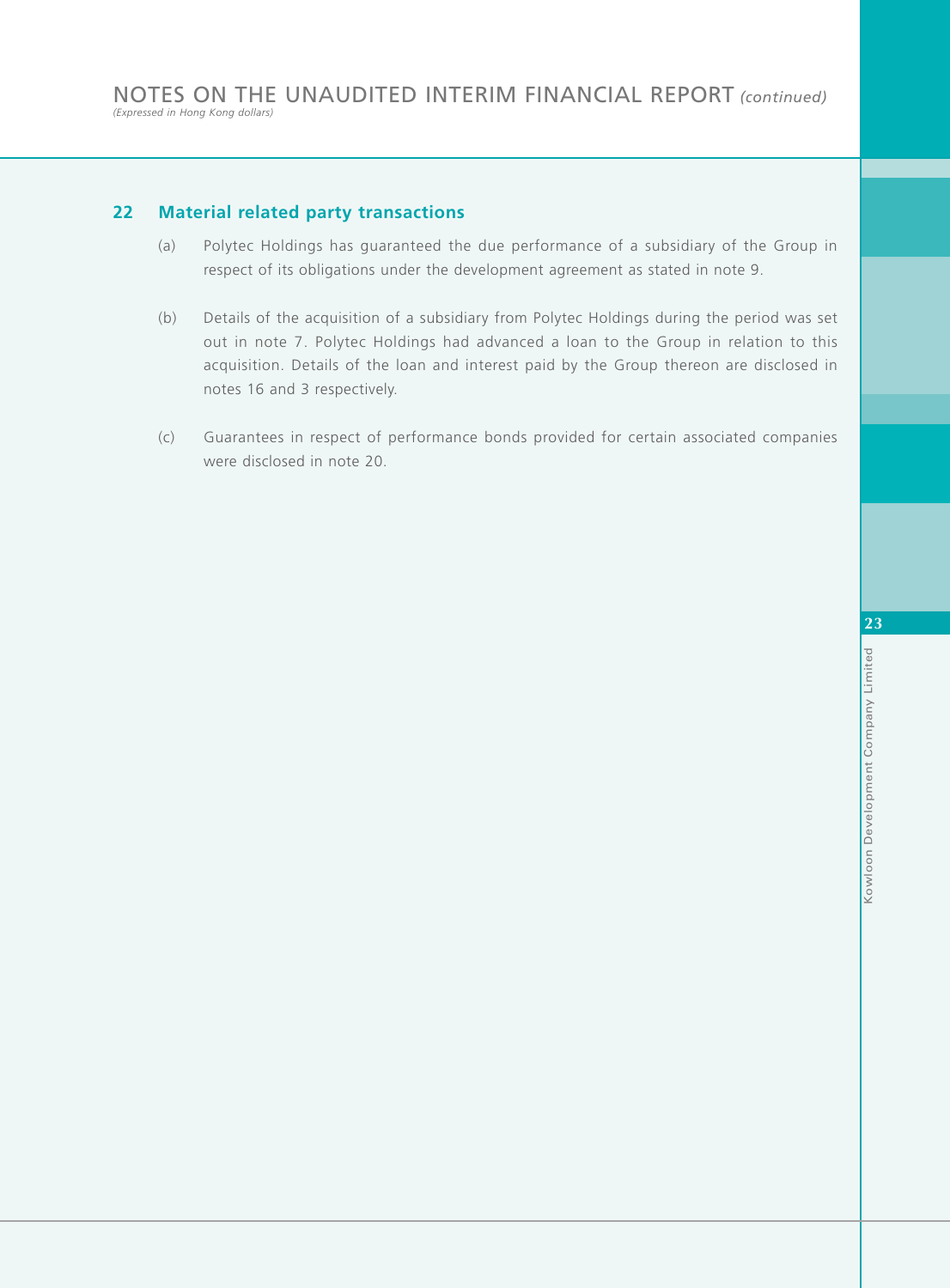#### INDEPENDENT REVIEW REPORT OF THE AUDITORS

#### **Independent Review Report to the Board of Directors of Kowloon Development Company Limited**

#### Introduction

We have been instructed by the Company to review the interim financial report set out on pages 7 to 23.

#### Respective responsibilities of directors and auditors

The Rules Governing the Listing of Securities on The Stock Exchange of Hong Kong Limited require the preparation of an interim financial report to be in compliance with the relevant provisions thereof and Statement of Standard Accounting Practice 25 "Interim financial reporting" issued by the Hong Kong Institute of Certified Public Accountants. The interim financial report is the responsibility of, and has been approved by, the directors.

It is our responsibility to form an independent conclusion, based on our review, on the interim financial report and to report our conclusion solely to you, as a body, in accordance with our agreed terms of engagement, and for no other purpose. We do not assume responsibility towards or accept liability to any other person for the contents of this report.

#### Review work performed

We conducted our review in accordance with Statement of Auditing Standards 700 "Engagements to review interim financial reports" issued by the Hong Kong Institute of Certified Public Accountants. A review consists principally of making enquiries of group management and applying analytical procedures to the interim financial report and based thereon, assessing whether the accounting policies and presentation have been consistently applied unless otherwise disclosed. A review excludes audit procedures such as tests of controls and verification of assets, liabilities and transactions. It is substantially less in scope than an audit and therefore provides a lower level of assurance than an audit. Accordingly, we do not express an audit opinion on the interim financial report.

#### Review conclusion

On the basis of our review which does not constitute an audit, we are not aware of any material modifications that should be made to the interim financial report for the six months ended 30 June 2004.

KPMG *Certified Public Accountants* Hong Kong, 10 September 2004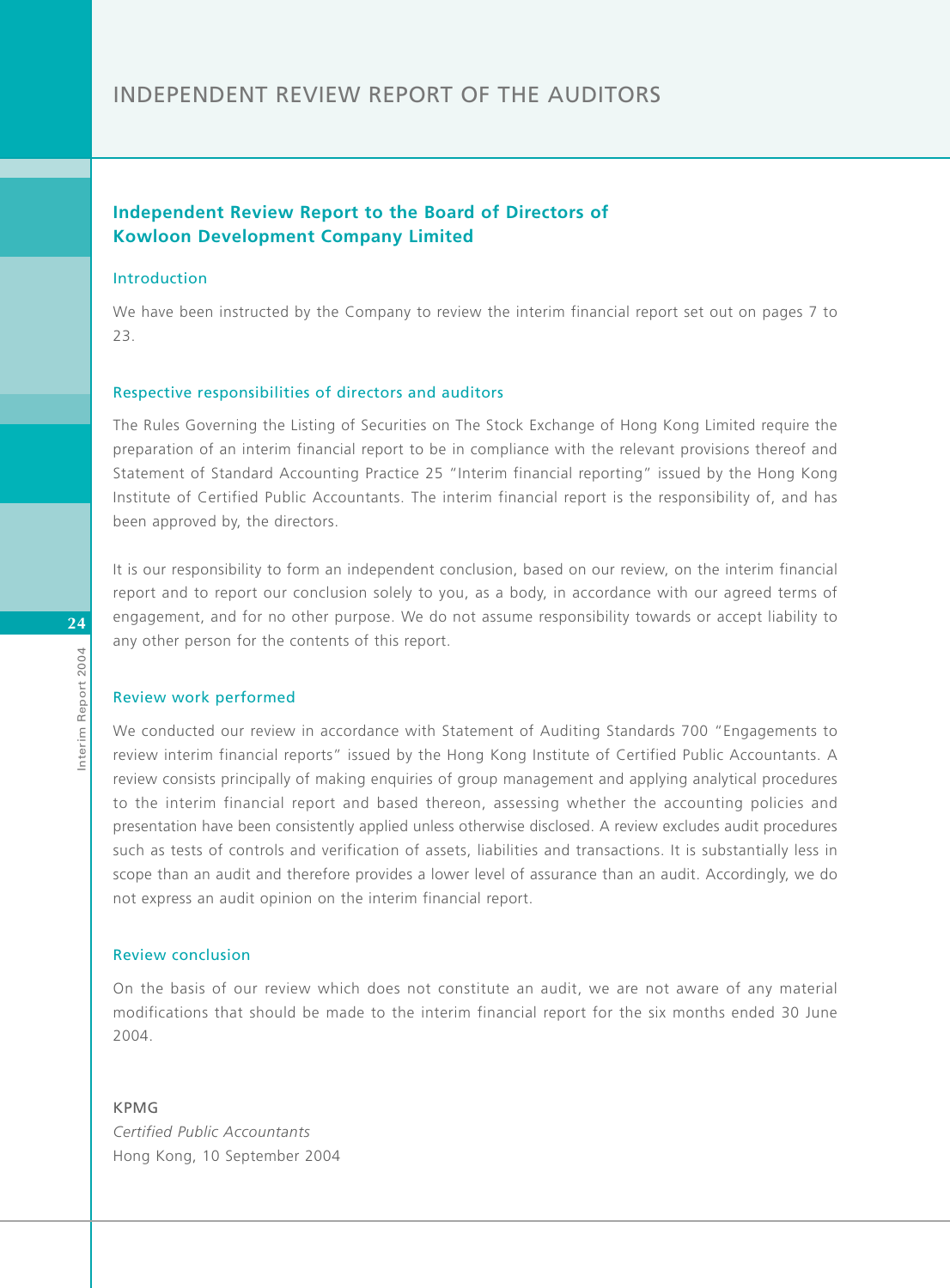#### **Share Option Scheme**

The Company operates a share option scheme (the "Share Option Scheme") for the purpose of providing incentives and rewards to Eligible Persons who contribute to the success of the Group's operations. Eligible Persons include any employee, director, supplier, customer, business partner or business associate, trading agent, consultant or adviser, holder of any securities issued by any member of the Group or any entity in which the Group holds an equity interest ("Invested Entity") of any member of the Group or any Invested Entity who, in the discretion of the Board of Directors, has contributed or will contribute to the growth and development of the Group or any Invested Entity.

The Share Option Scheme was adopted by the Company on 21 May 2003 and complies with the requirements of Chapter 17 of the Rules Governing the Listing of Securities on The Stock Exchange of Hong Kong Limited ("Listing Rules"). Unless otherwise terminated or amended, the Share Option Scheme will remain in force for a period of 10 years.

The total number of shares which may be issued pursuant to the Share Option Scheme is 48,376,785 shares, being 10% of the total number of shares of the Company in issue as at the date of approval of the New Share Option Scheme. No option has been granted under the Share Option Scheme to any person since its adoption and the total number of shares available for issue remains at 48,376,785 representing 8.5% of the issued share capital of the Company at the date of this report.

#### **Corporate Governance**

#### Audit Committee

The Audit Committee, comprising four Non-executive Directors a majority of whom are Independent Non-executive Directors, meets at least twice a year to review interim and final results of the Group prior to recommending them to the Board for approval and to discuss matters relating to the effectiveness of the Group's financial reporting process and internal controls. Senior representatives of the auditors and senior executives of the Company are invited to attend the meetings.

#### Compliance with the Code of Best Practice

None of the Directors is aware of any information that would reasonably indicate that the Company was not in compliance with the Code of Best Practice, as set out in Appendix 14 of the Listing Rules, at any time during the six months ended 30 June 2004.

#### Compliance with the Model Code for Securities Transactions by Directors

The Company has adopted the Model Code for Securities Transactions by Directors of Listed Issuers (the "Model Code") as set out in Appendix 10 of the Listing Rules. The Company has made specific enquiry of all Directors regarding any non-compliance with the Model Code during the period under review and they have all confirmed that they had fully complied with the required standard set out in the Model Code.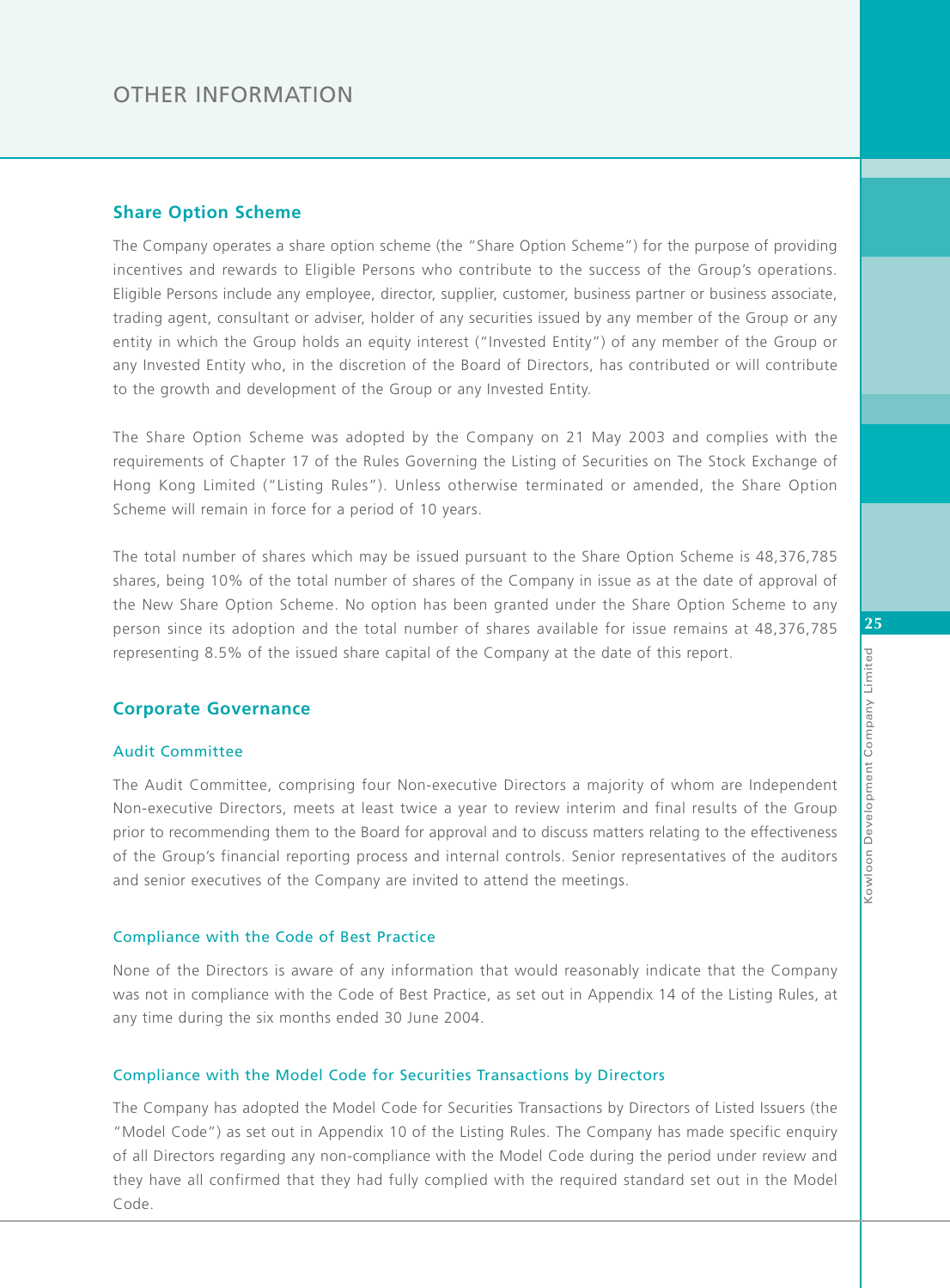#### **Purchase, Sale or Redemption of Shares**

There was no purchase, sale or redemption by the Company, or any of its subsidiaries, of the Company's shares during the six months ended 30 June 2004.

#### **Directors' Interests and Short Positions**

As at 30 June 2004, the following Directors of the Company were interested, or deemed to be interested in, the following long and short positions in the shares of the Company as recorded in the register required to be kept under Part XV (s.352) of the Securities and Futures Ordinance ("SFO"):

|                      | Shares of HK\$0.10 each in the capital of the Company |          |                    |                |
|----------------------|-------------------------------------------------------|----------|--------------------|----------------|
|                      |                                                       | Short    | Percentage of      |                |
| Name of Director     | Long position                                         | position | total issued share | Note           |
|                      |                                                       |          |                    |                |
| Or Wai Sheun         | 353,023,083                                           |          | 62.29%             | $\mathcal{I}$  |
| Ng Chi Man           | 352,838,083                                           |          | 62.25%             | 2              |
| Tam Hee Chung        | 750,000                                               |          | 0.13%              | 3              |
| Lai Ka Fai           | 239,000                                               |          | $0.04\%$           | $\overline{4}$ |
| Yeung Kwok Kwong     | 100,000                                               |          | $0.02\%$           | $\overline{4}$ |
| Keith Alan Holman    | 130,000                                               |          | 0.02%              | $\overline{4}$ |
| Lok Kung Chin, Hardy | 200,000                                               |          | 0.04%              | 5              |

## **26**

*Notes:*

*1. Mr Or Wai Sheun was deemed to be interested in 352,838,083 shares ultimately wholly-owned by a discretionary family trust of which Mr Or is the founder and a beneficiary. These shares were the shares disclosed under the section of Ms Ng Chi Man in the above table and in the Note of the section on "Disclosable Interests and Short Positions of Shareholders under the SFO".*

*Mr Or Wai Sheun was deemed to be interested in 185,000 shares owned by China Dragon Limited due to his corporate interest therein.*

- *2. Ms Ng Chi Man is the spouse of Mr Or Wai Sheun. Ms Ng was deemed to be interested in 352,838,083 shares as a beneficiary of the discretionary family trust referred to in Note 1 above.*
- *3. Mr Tam Hee Chung was the beneficial owner of 250,000 shares and was deemed to be interested in 500,000 shares owned by Larry H.C. Tam & Associates Limited by virtue of his 48% interest therein.*
- *4. Shares were held by the respective Directors in their capacity as beneficial owner.*
- *5. Mr Lok Kung Chin, Hardy was taken to be interested in 200,000 shares owned by a discretionary trust of which Mr Lok is the founder.*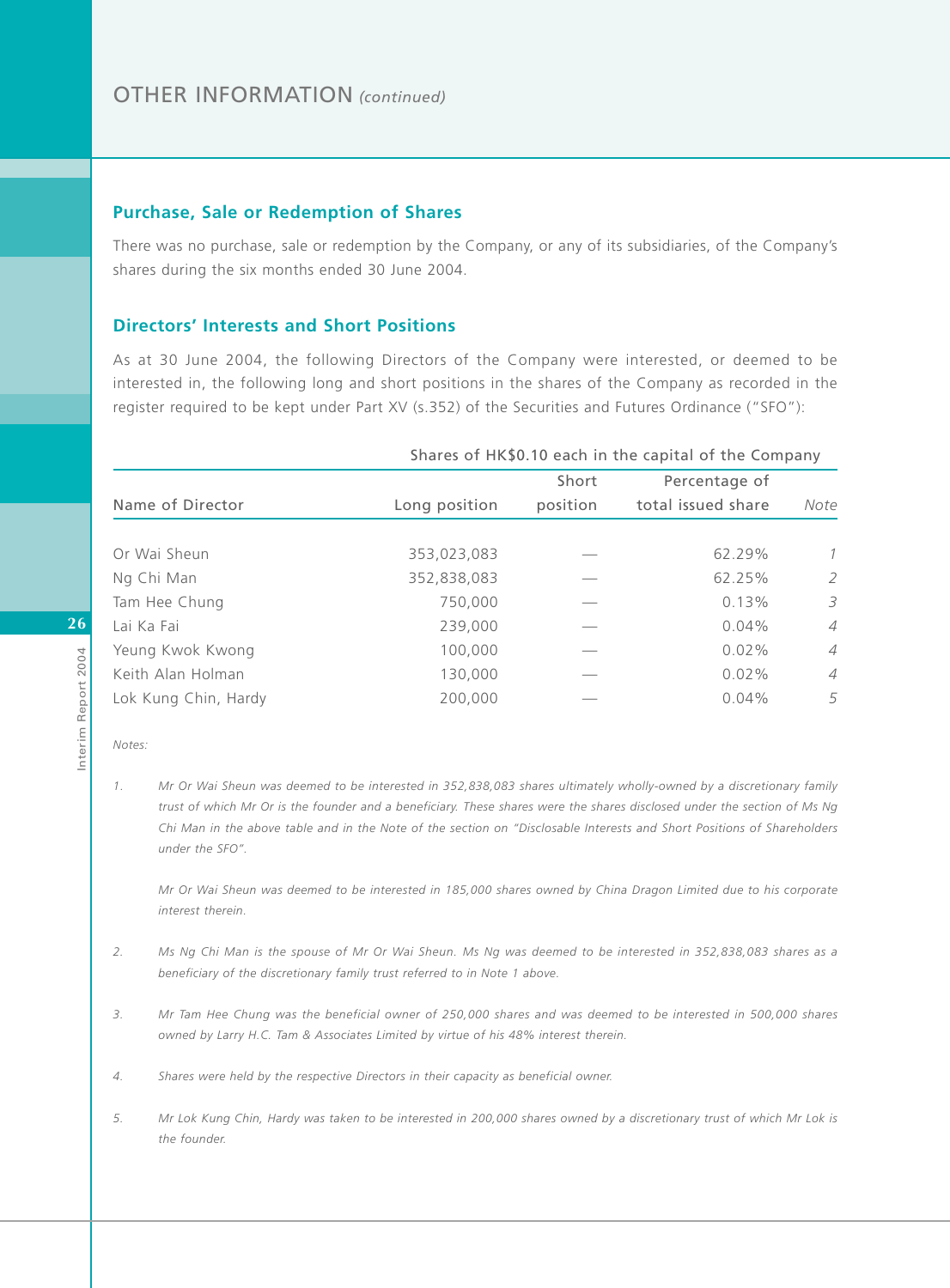Other than the holdings disclosed above, no interests and short positions were held or deemed or taken to be held under Part XV of the SFO by any Director of the Company or their respective associates in the shares, underlying shares and debentures of the Company or any of its associated corporations (within the meaning of Part XV of the SFO) which were required to be notified to the Company and The Stock Exchange of Hong Kong Limited pursuant to Part XV of the SFO or pursuant to the Model Code for Securities Transactions by Directors of Listed Companies or which are required pursuant to Section 352 of the SFO to be entered in the register referred to therein. None of the Directors (including their spouses and children under the age of 18) had, as at 30 June 2004, any interest in, or had been granted any right to subscribe for the shares and options of the Company and its associated corporations within the meaning of the SFO, or had exercised any such rights.

#### **Disclosable Interests and Short Positions of Shareholders Under the SFO**

As at 30 June 2004, the interests and short positions of persons, other than Directors in the shares and underlying shares of the Company as recorded in the register required to be kept under Part XV (s.336) of the SFO were as follows:

|                                    | Shares of HK\$0.10 each in the capital of the Company |                |                     |
|------------------------------------|-------------------------------------------------------|----------------|---------------------|
|                                    |                                                       |                | Percentage of       |
| Name of Shareholder                | Long position                                         | Short position | total issued shares |
| HSBC International Trustee Limited | 354,074,433                                           |                | 62.47%              |
| The Or Family Trustee Limited Inc. | 352,838,083                                           |                | 62.25%              |

*Note: Of the 354,074,433 shares in which HSBC International Trustee Limited was interested as trustee of certain discretionary trusts that it manages, 352,838,083 shares were the shares held by The Or Family Trustee Limited Inc. as trustee disclosed in the above table and referred to in Note 1 of the section on "Directors' Interests and Short Positions".*

#### **Staff Remuneration and Training**

As at 30 June 2004, the Group (excluding associates) employed a total of 154 (30 June 2003: 136) employees. Employee remuneration amounted to approximately HK\$15 million for the period. The Group ensures that pay levels of employees remain competitive and employees are rewarded based on their performance. The Group operates a share option scheme to provide incentives and rewards to eligible persons, including Directors and employees. Other employee benefits include medical insurance, retirement schemes, in-house training courses as well as subsidies for external education and training programmes.

#### **Closure of Register of Members**

The Register of Members of the Company will be closed from Wednesday, 20 October 2004 to Thursday, 21 October 2004. To qualify for the interim dividend, all transfers accompanied by the relevant share certificates must be lodged with the Company's Registrars, Computershare Hong Kong Investor Services Limited, at Shops 1712-6, 17th Floor, Hopewell Centre, 183 Queen's Road East, Wanchai, Hong Kong not later than 4:00 p.m. on Tuesday, 19 October 2004.

**27**